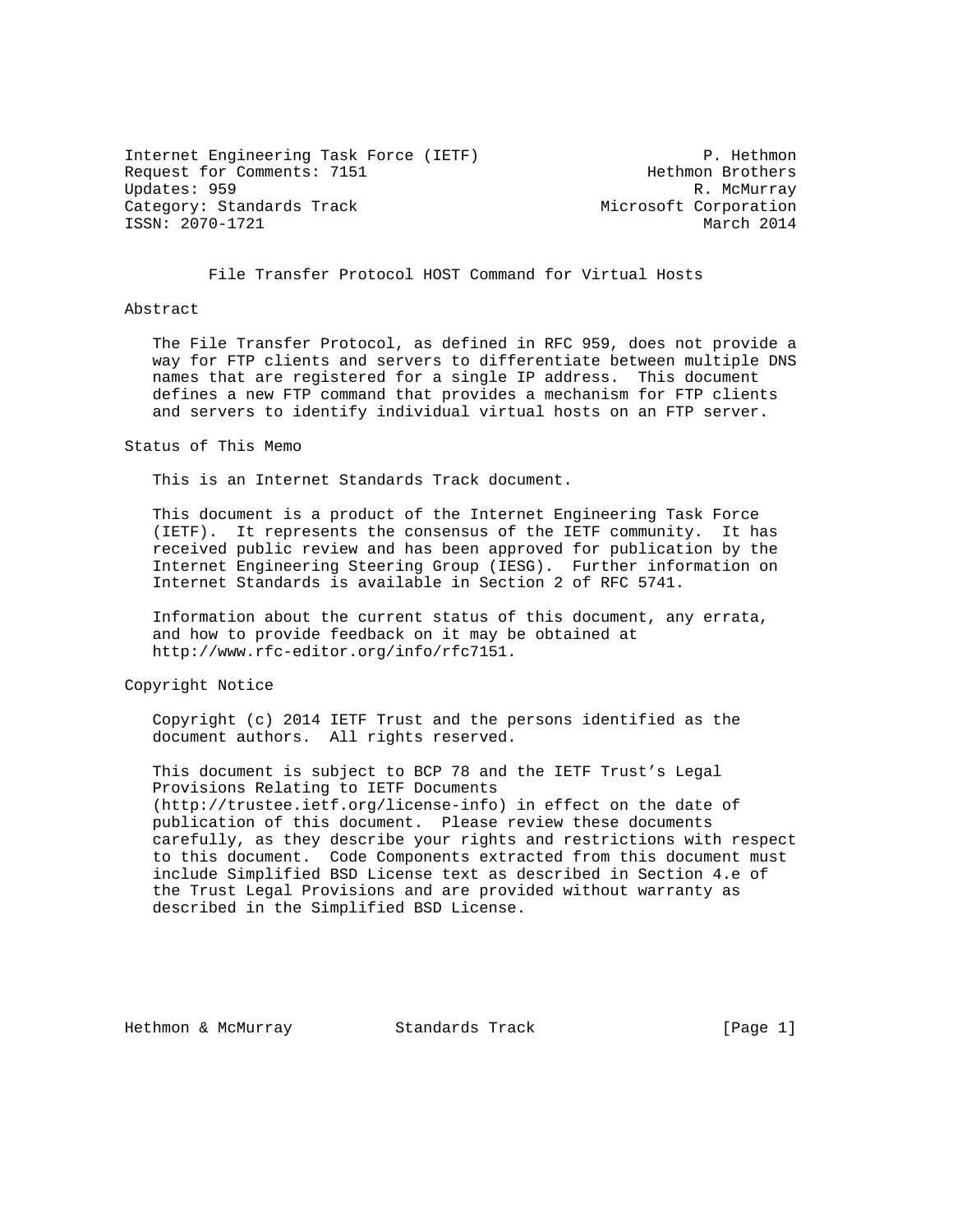| Table of Contents |  |
|-------------------|--|
|-------------------|--|

|       | 3.4. FEAT Response for HOST Command 17 |
|-------|----------------------------------------|
|       |                                        |
| $5 -$ |                                        |
|       |                                        |
|       |                                        |
|       |                                        |
|       |                                        |
|       |                                        |
|       |                                        |
|       |                                        |
|       |                                        |
|       |                                        |

## 1. Introduction

 It is common on the Internet for many DNS names to resolve to a single IP address. This practice has introduced the concept of a "virtual host", where a host appears to exist as an independent entity but, in reality, shares its physical resources with one or more similar hosts.

 Such an arrangement presents some problems for FTP servers, because an FTP server distinguishes incoming FTP connections by IP addresses rather than DNS names. Therefore, all DNS names that share a common IP address are handled by the same FTP server and share the same Network Virtual File System (NVFS).

 This means that different virtual hosts cannot offer different virtual file systems to clients, nor can they offer different authentication systems. Any scheme to overcome this issue needs to indicate not only the destination IP address but also the virtual hostname that is associated with the desired virtual FTP server. Typical user-FTP processes currently use hostnames to perform hostname-to-IP-address resolution and then ignore hostnames for the

Hethmon & McMurray **Standards Track** [Page 2]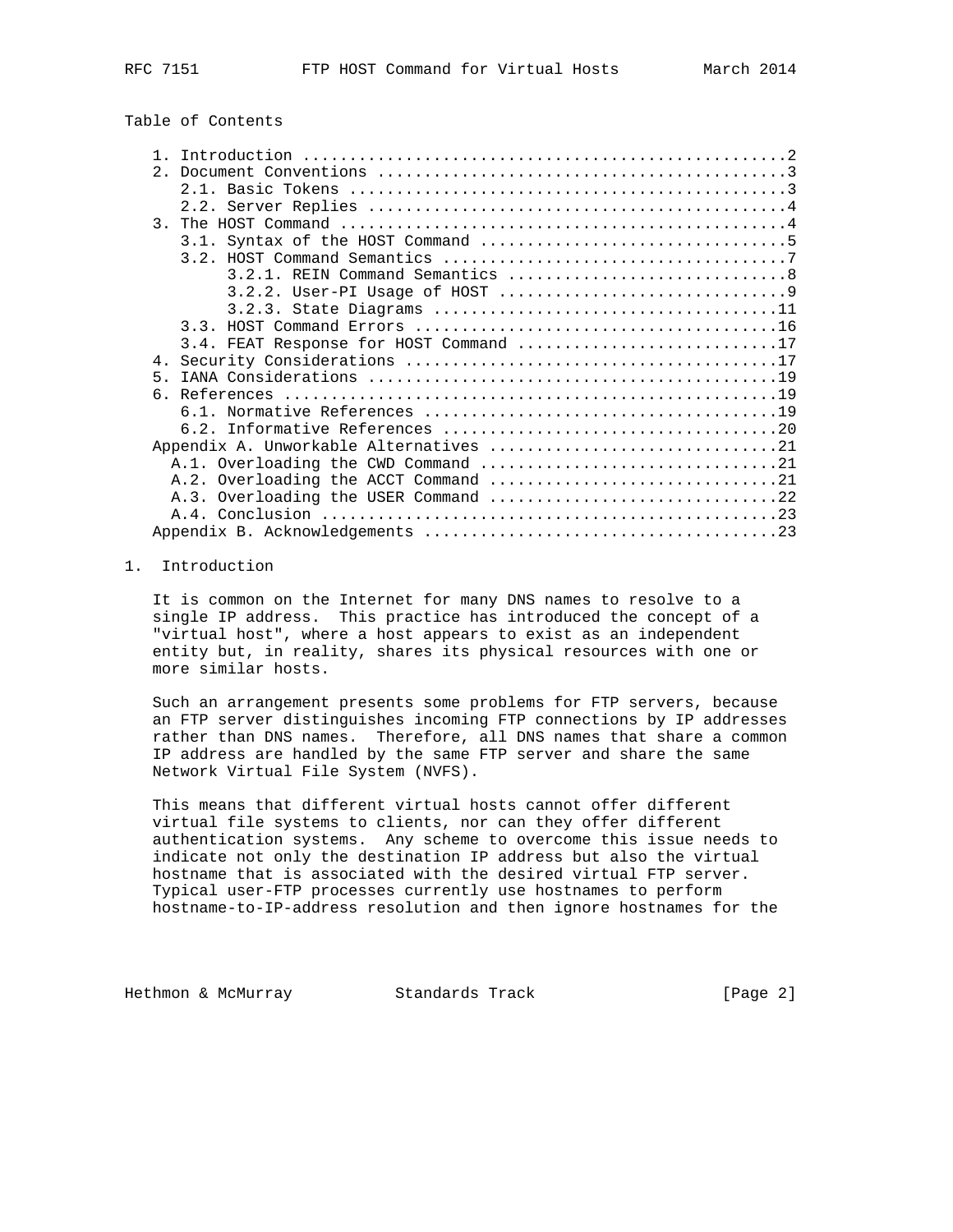rest of the FTP session; therefore, any mechanism to overcome this issue would require modifications to the user protocol interpreter (user-PI) and server protocol interpreter (server-PI).

 It should be noted that this same problem existed for HTTP/1.0 as defined in [RFC1945] and was resolved in HTTP/1.1 as defined in [RFC2616] through the addition of the Host request header field. The goal of this document is to bring a similar level of feature parity to FTP by introducing a new HOST command that allows user-FTP processes to specify which virtual host to connect to for a server-FTP process that is handling requests for multiple virtual hosts on a single IP address.

2. Document Conventions

 The key words "MUST", "MUST NOT", "REQUIRED", "SHALL", "SHALL NOT", "SHOULD", "SHOULD NOT", "RECOMMENDED", "MAY", and "OPTIONAL" in this document are to be interpreted as described in [RFC2119].

 In examples, "C>" and "S>" indicate lines sent by the client and server, respectively.

 This document also uses notation defined in [RFC959] and [RFC1123]. In particular, the terms "reply", "user", "NVFS", "NVT", "file", "pathname", "FTP commands", "DTP", "user-FTP process", "user-PI", "user-DTP", "server-FTP process", "server-PI", "server-DTP", "mode", "type", "control connection", "data connection", and "ASCII", are all used here as defined there.

 The required syntax is defined using the Augmented BNF defined in [RFC5234]. Some general ABNF definitions are required throughout the document; they will be defined in subsequent sections.

 With the increased use of virtualization technologies, there may be several possible definitions for the term "virtual host". This document follows the definition from Section 4.1.14 of [RFC3875], where several virtual hosts share the same IP address, and hostnames are used by the server-FTP process to route user-PI sessions to the appropriate virtual host.

### 2.1. Basic Tokens

 This document imports the core definitions given in Appendix B of [RFC5234]. There, definitions will be found for basic ABNF elements like ALPHA, DIGIT, SP, etc. To that, the following term is added for use in this document.

TCHAR = VCHAR / SP / HTAB : visible plus white space

Hethmon & McMurray **Standards Track** [Page 3]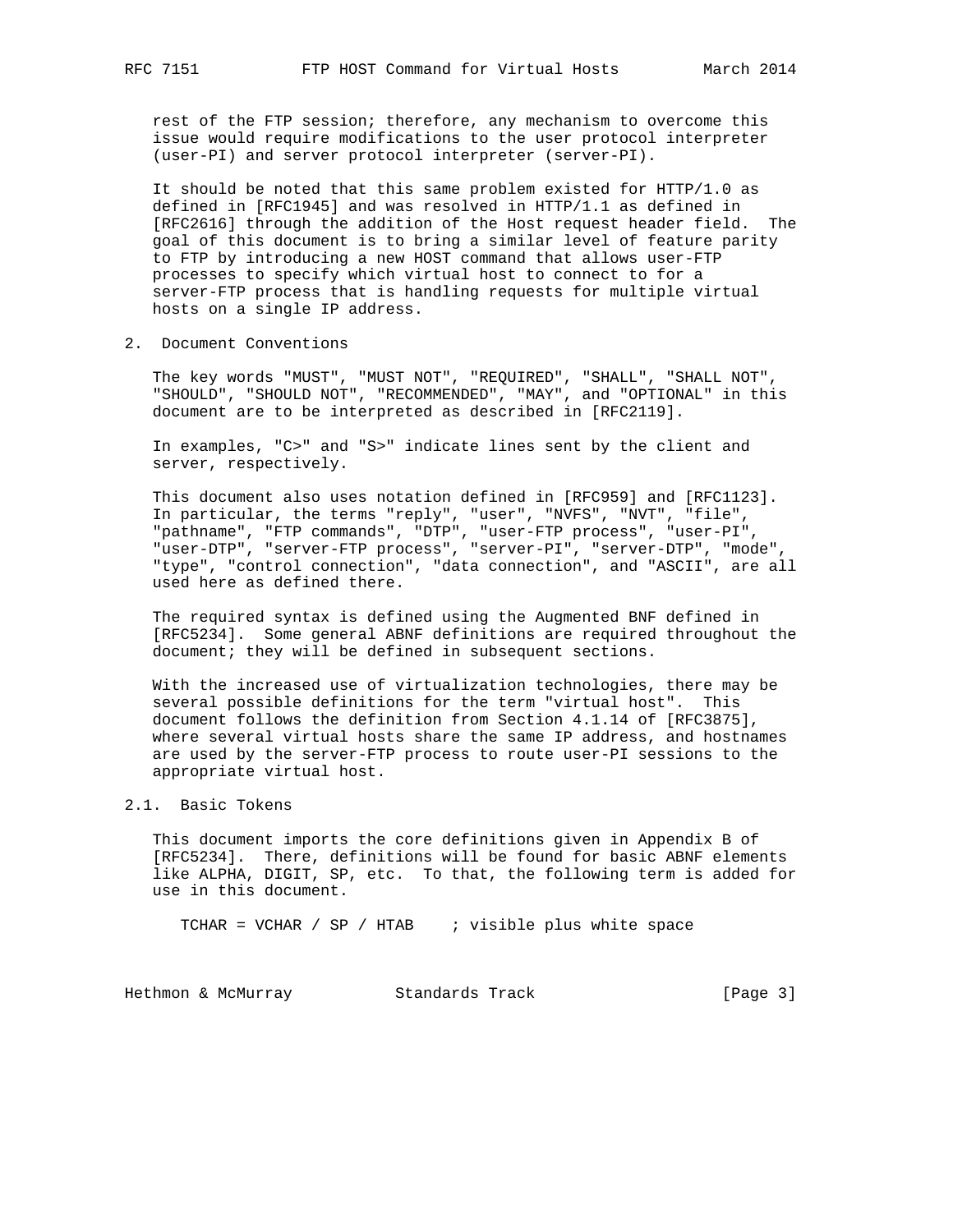The VCHAR (from [RFC5234]) and TCHAR rules give basic character types from varying subsets of the ASCII character set for use in various commands and responses.

 Note that in ABNF, string literals are case insensitive. That convention is preserved in this document and implies that FTP commands and parameters that are added by this specification have values that can be represented in any case. That is, "HOST" is the same as "host", "Host", "HoSt", etc. Similarly, because domain names are defined to be case insensitive, "ftp.example.com" is the same as "Ftp.Example.Com", "fTp.eXample.cOm", etc.

# 2.2. Server Replies

 Section 4.2 of [RFC959] defines the format and meaning of replies by the server-PI to FTP commands from the user-PI. Those reply conventions are used here without change.

 error-response = error-code SP \*TCHAR CRLF  $error-code = ("4" / "5") 2DIGHT$ 

 Implementers should note that the ABNF syntax used in this document and other FTP-related documents (but that was not used in [RFC959]) sometimes shows replies using the one-line format. Unless otherwise explicitly stated, multi-line responses are also permitted. Implementers should assume that, unless stated to the contrary, any reply to any FTP command (including QUIT) can be of the multi-line format described in [RFC959].

 Throughout this document, replies will be identified by the three digit code that is their first element. Thus, the term "500 reply" means a reply from the server-PI using the three-digit code "500".

### 3. The HOST Command

 A new command, "HOST", is added to the FTP command set in order to allow a server-FTP process to determine to which of possibly many virtual hosts the client wishes to connect. If a HOST command is sent, it MUST be issued before the user is authenticated, as this will allow the authentication scheme and set of authorized users to be dependent upon the virtual host that is chosen.

 Server-FTP processes MUST treat a situation in which the HOST command is issued more than once before the user has been authenticated as though only the last HOST command had been sent, and return the appropriate reply for the last HOST command. Server-FTP processes

Hethmon & McMurray **Standards Track** [Page 4]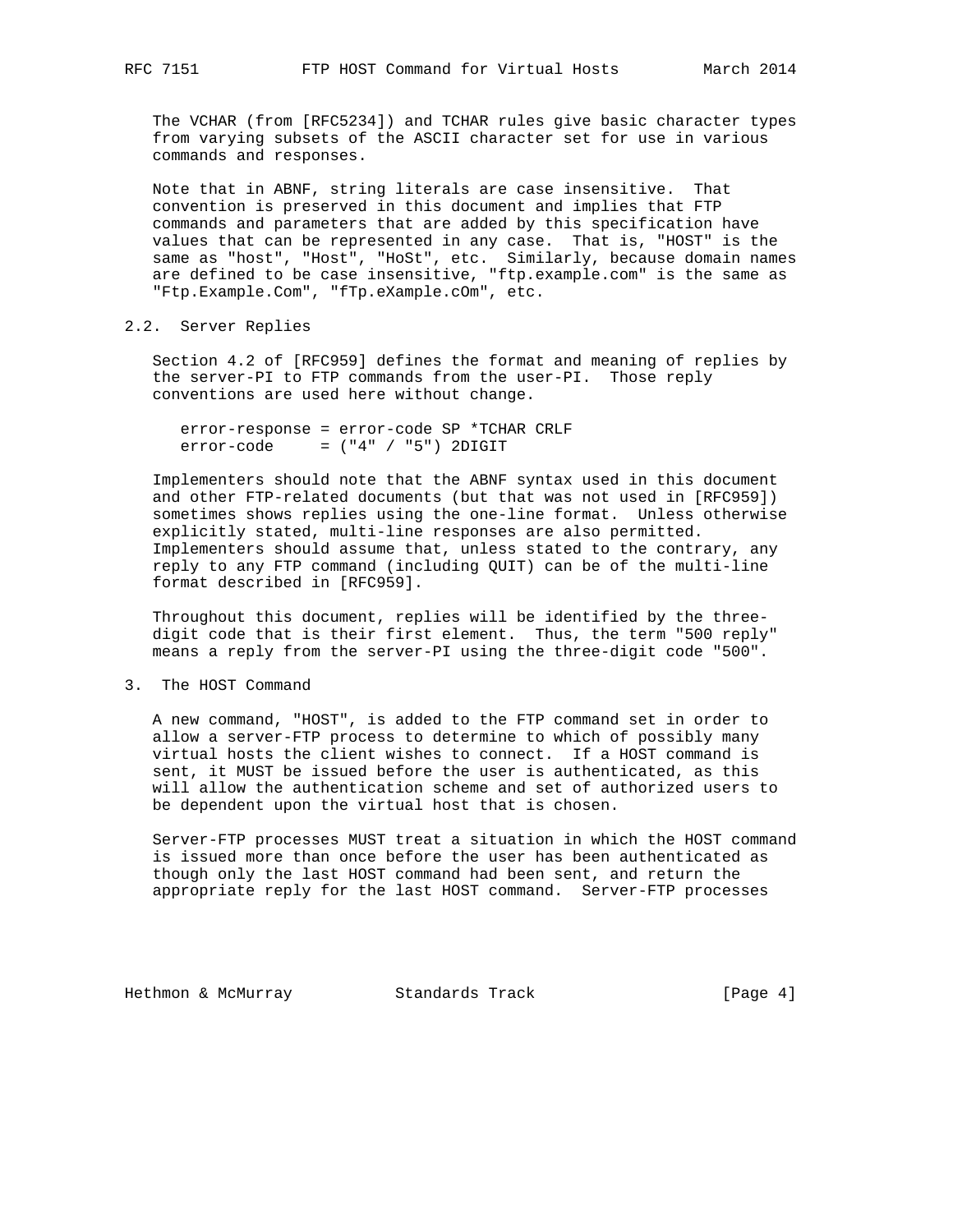MUST treat a situation in which the HOST command is issued after the user has been authenticated as an erroneous sequence of commands and return a 503 reply.

 Servers should note that the response to the HOST command is a sensible time to send their "welcome" message. This allows the message to be personalized for any virtual hosts that are supported. It also allows the client to determine, via the FEAT response, the languages or representations supported by the server and select an appropriate one via the LANG command. See [RFC2640] for more information.

 It should be noted that user-PI implementations that were created before the introduction of the HOST command will not support this new command. A similar problem existed with the introduction of the Host header for HTTP in [RFC2616], and HTTP server implementations had to determine how best to accommodate HTTP requests from down-level clients that did not support the Host header. With this in mind, server-FTP processes will need to determine how best to accommodate FTP requests from down-level FTP clients that do not support the HOST command, but those considerations are outside the scope of this document.

## 3.1. Syntax of the HOST Command

The HOST command is defined as follows. Note that [RFC3986] remains the normative specification for the syntactic form of IPv4 and IPv6 address literals, in order to ensure identical presentation in 'ftp' URI hostname parts and in the protocol element specified here.

| host-command<br>hostname                   | = "HOST" SP hostname CRLF<br>= domain / IP-literal                                                                    |
|--------------------------------------------|-----------------------------------------------------------------------------------------------------------------------|
| domain<br>sub-domain<br>let-dig<br>ldh-str | $=$ sub-domain $*(".$ sub-domain)<br>= let-dig [ldh-str]<br>$=$ ALPHA / DIGIT<br>$= *$ (ALPHA / DIGIT / "-" ) let-dig |
|                                            | $IP-lateral = ( "[" IPv6address " ]" ) / IPv4address$                                                                 |
| <b>IPv6address</b><br>IPv4address          | $=$ <see 3.2.2="" [rfc3986]="" section=""><br/><math>=</math> <see 3.2.2="" [rfc3986]="" section=""></see></see>      |
| host-ok                                    | $host-response = host-ok / error-response$<br>$=$ "220" $\lceil$ SP *TCHAR $\lceil$ CRLF                              |

Hethmon & McMurray **Standards Track** [Page 5]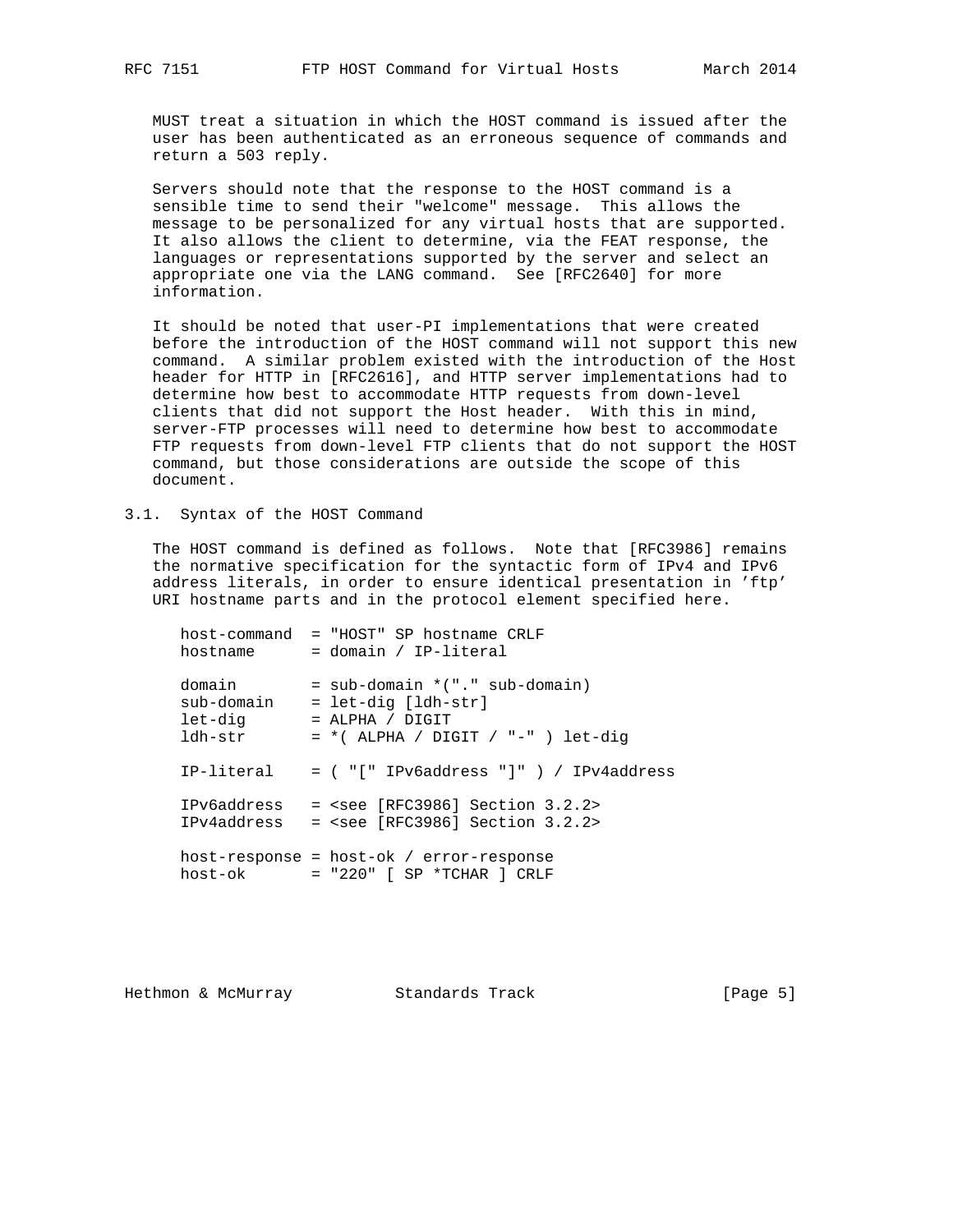The "hostname" rule is a restricted form of the "host" rule specified in [RFC3986]. Details of the additional restrictions imposed by this document are given in the discussion of the syntax that occurs later in this section; they aim at simplifying implementations by only allowing what currently is specified precisely and in use on the Internet.

 As with all FTP commands, the "HOST" command word is case independent and can be specified in any character case desired.

 The "hostname" (given as a parameter) specifies the virtual host to which access is desired. This SHOULD be the same hostname that was used to obtain the IP address to which the FTP control connection was made, after any client conversions have been completed that convert an abbreviated or local alias to a complete (fully qualified) domain name, but before resolving a DNS alias (owner of a CNAME resource record) to its canonical name.

 Internationalization of domain names is only supported through the use of Internationalized Domain Names for Applications (IDNA) "A-labels" for <sub-domain> as described in [RFC5890]. For example, the following HOST command specifies an internationalized domain name:

HOST xn--e1afmkfd.com

 If the user was given an IPv4 or IPv6 literal address, and consequently was not required to derive the literal address from a hostname, the client MAY send the HOST command with the IPv4 or IPv6 literal address as specified to it. While it may seem counterintuitive to specify a literal address by using the HOST command after the client has already connected to the server using a literal address, this should be expected behavior because a user-FTP process should not be required to differentiate between a fully qualified domain name and an IPv4 or IPv6 network literal address. That being said, if the IPv4 or IPv6 literal address specified by the client does not match the literal address for the server, the server MUST respond with a 504 reply to indicate that the IPv4 or IPv6 literal address is not valid.

When the hostname parameter contains a literal address, square brackets are expected to disambiguate IPv6 address syntax from port numbers syntax. Therefore, if the literal address is an IPv6 address, the IPv6 address is required to be enclosed in square brackets (after eliminating any syntax that might also -- but is not required to -- be enclosed in brackets, and from which the server deduced that a literal address had been specified). For example, the

Hethmon & McMurray **Standards Track** [Page 6]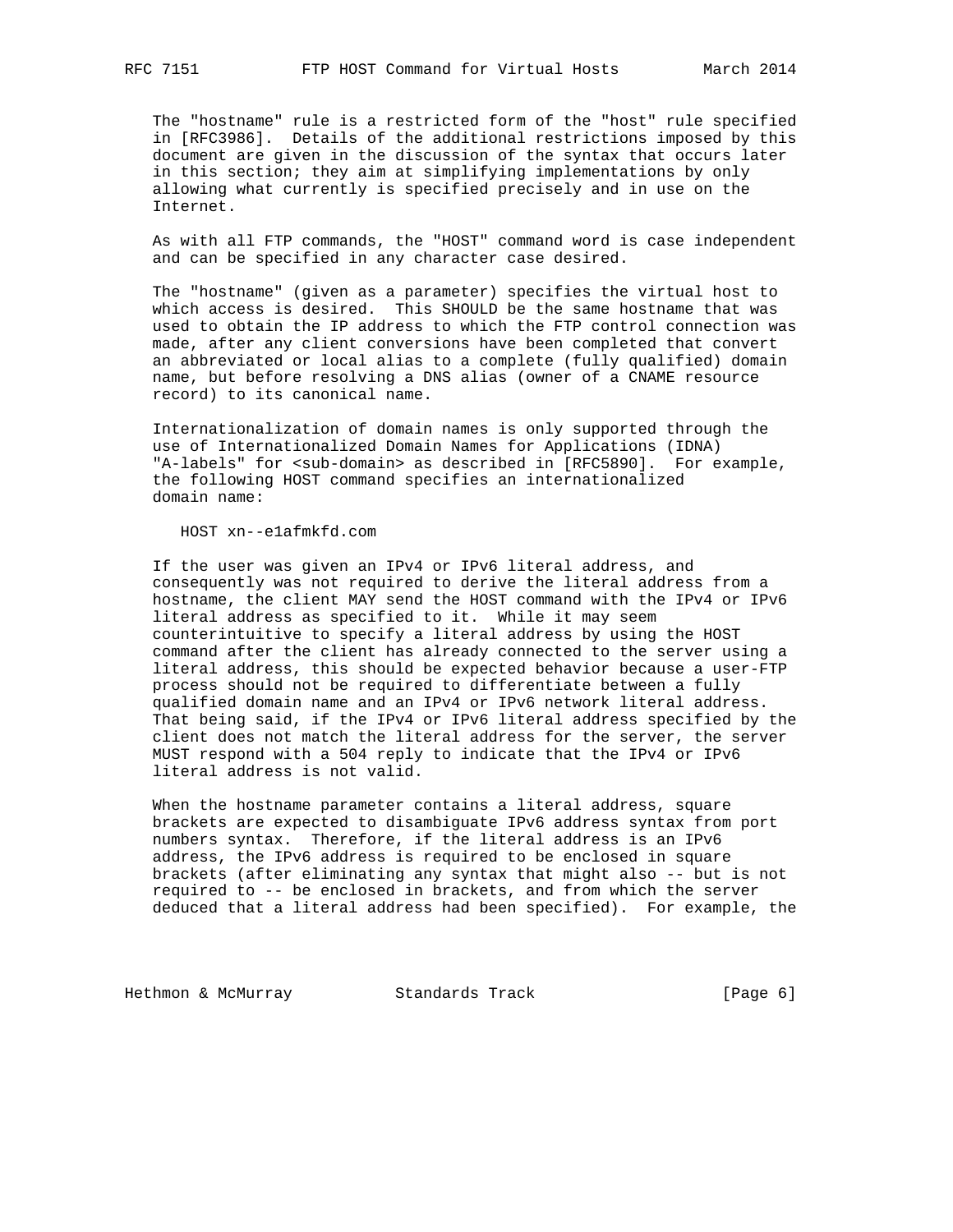following examples MAY be sent if the client had been instructed to connect to "192.0.2.1", "2001:db8::c000:201", or "::192.0.2.1", respectively, and IPv6 syntax is preferred:

 HOST 192.0.2.1 HOST [2001:db8::c000:201] HOST [::192.0.2.1]

 The client MUST NOT send the port number as part of the HOST command, even when the client has been instructed to connect to a non-standard port. The reason for this requirement is that the user-PI will have established a connection to the server-PI before the HOST command is sent; therefore, specifying a different port with the HOST command has no meaning. For example, the server-PI MUST respond with a 501 reply if the client sends a HOST command with syntax like either of the following examples:

 HOST 192.0.2.1:2112 HOST [2001:db8::c000:201]:2112

 The hostname parameter is otherwise to be treated as a fully qualified domain name or relative name as those terms are defined in Section 3.1 of [RFC1034]. This implies that the name is to be treated as a case-independent string, meaning that uppercase ASCII characters are to be treated as equivalent to their corresponding lowercase ASCII characters but otherwise preserved as given. It also implies some limits on the length of the parameter and of the components that create its internal structure. Those limits are not altered in any way here.

 Neither [RFC1034] nor [RFC1035] imposes any other restrictions upon what kinds of names can be stored in the DNS. This specification, however, only allows the use of names that can be inferred from the ABNF grammar given for the "hostname". Similarly, this specification restricts address literals to the IPv4 and IPv6 address families well established on the Internet.

# 3.2. HOST Command Semantics

 Upon receiving the HOST command, before authenticating the user-PI, a server-FTP process SHOULD validate that the hostname given represents a valid virtual host for that server and, if it is valid, establish the appropriate environment for that virtual host. The resultant actions needed to create that environment are not specified here and may range from doing nothing at all to performing a simple change of working directory, changing authentication schemes and/or username and password lists, or making much more elaborate state changes - such as creating isolated environments for each FTP session.

Hethmon & McMurray **Standards Track** [Page 7]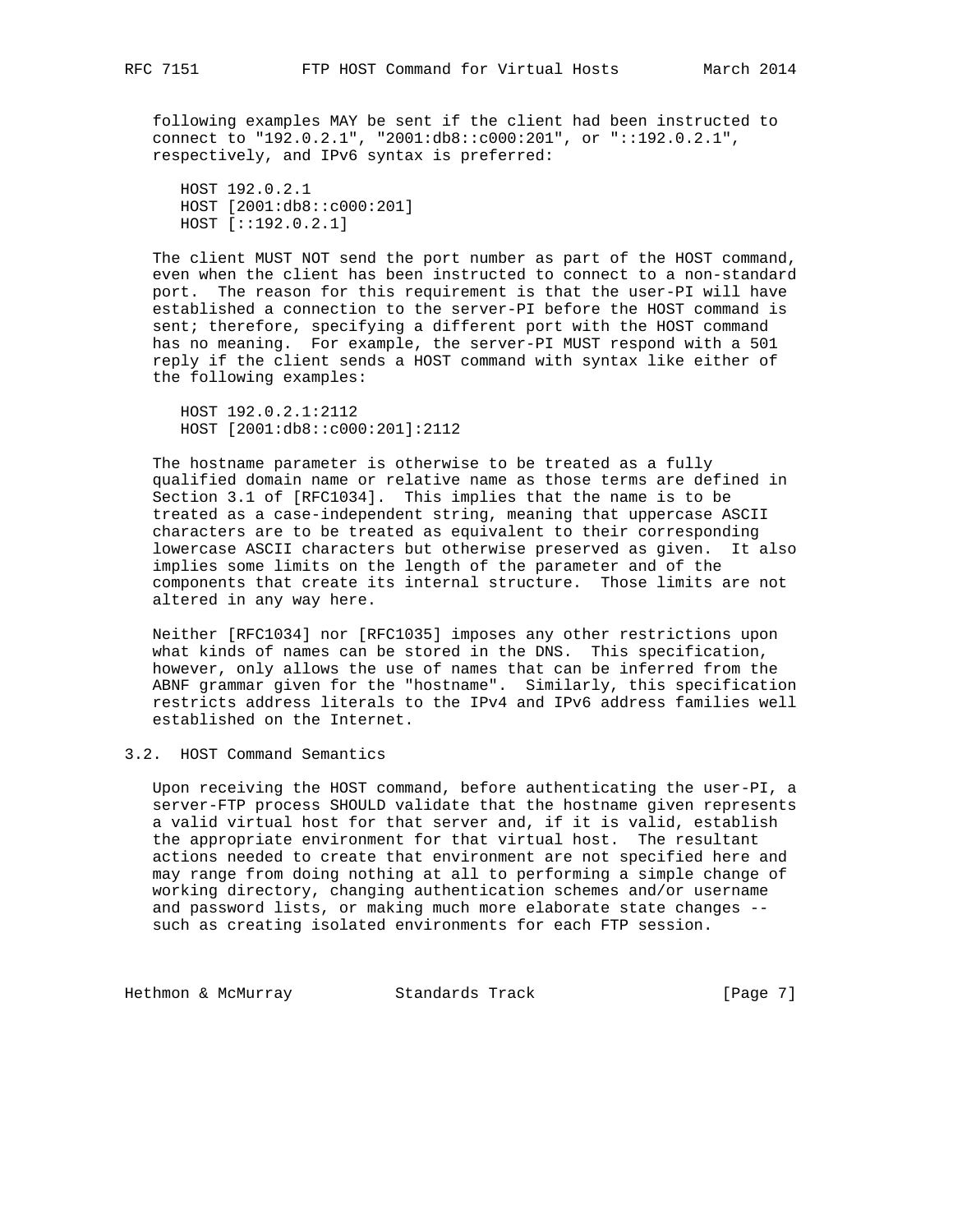The 220 reply code for the HOST command is the same as the code that is used in the initial "welcome" message that is sent after the connection is established.

 If the hostname specified would normally be acceptable, but is temporarily unavailable, the server-FTP process SHOULD respond to the HOST command with a 421 reply and close the connection.

Example:

 The server-FTP process is shutting down, so the server-FTP process responds to the HOST command with a 421 reply and closes the connection. In this scenario, the 421 reply informs the client it can retry at another time.

 If the hostname specified is unknown at the server, or if the server is otherwise unwilling to treat the particular connection as a connection to the hostname specified, the server SHOULD respond with a 504 reply.

Examples:

 The particular virtual host that was specified by the HOST command is disabled at the server. The server responds with a 504 reply and keeps the connection open in order to allow the user-PI an opportunity to specify another virtual host with a subsequent HOST command.

 Alternatively, the server-FTP process might choose to route all connections with unknown hostnames to a different virtual host so that no connection attempts will result in failed connections. This design would be implementation specific and outside the scope of this specification.

#### 3.2.1. REIN Command Semantics

 As specified in [RFC959], the REIN command returns the state of the connection to what it was immediately after the transport connection was opened. This specification makes no changes to that behavior. The effect of a HOST command MUST be reset if a REIN command is performed, and a new HOST command MUST be issued afterwards in order to connect to a virtual host.

Hethmon & McMurray **Standards Track** [Page 8]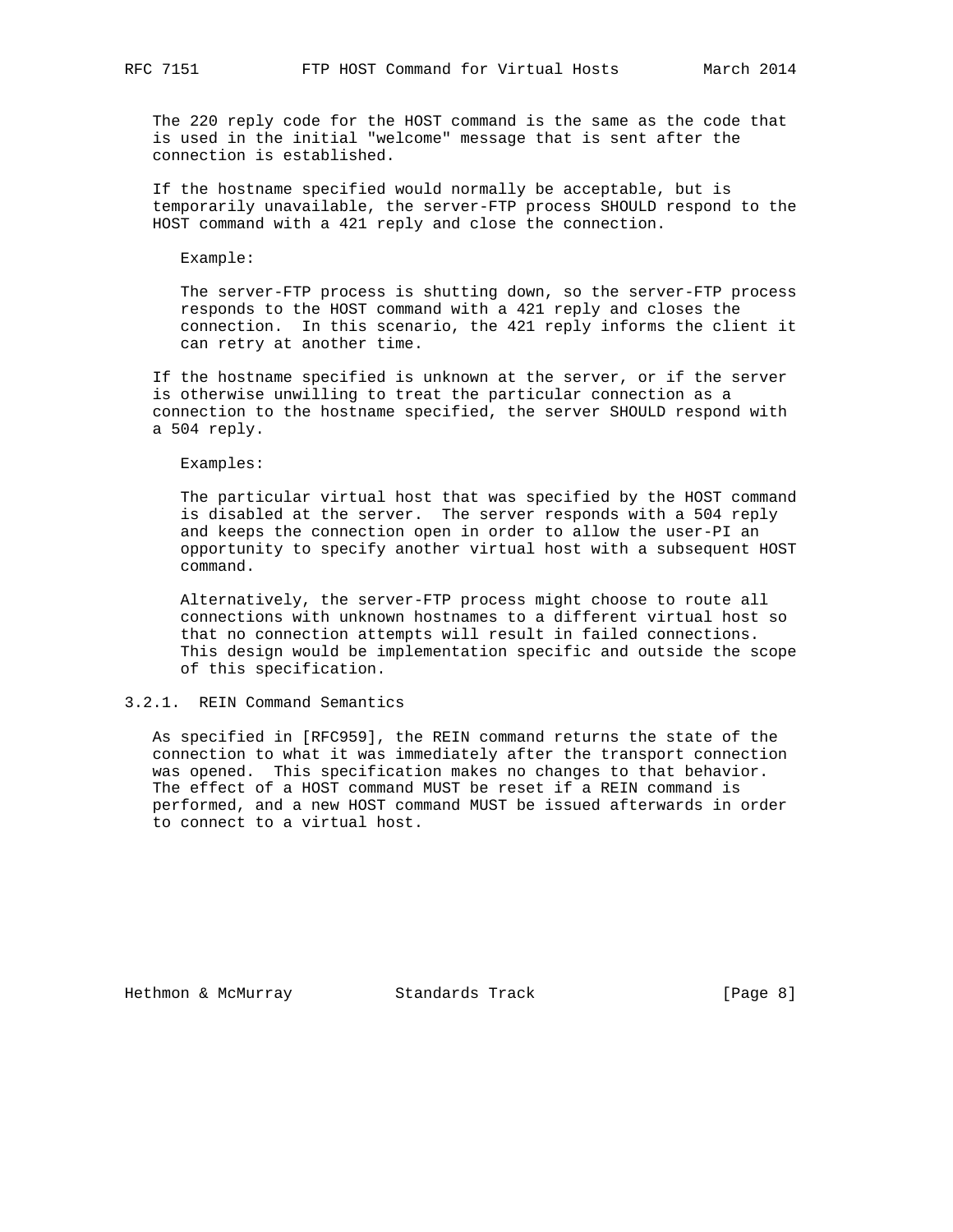# 3.2.2. User-PI Usage of HOST

 A user-PI MUST send the HOST command after opening the transport connection, or after any REIN command, before attempting to authenticate the user with the USER command. The following example illustrates what a typical login sequence might look like when the HOST command is used:

 C> HOST ftp.example.com S> 220 Host accepted C> USER foo S> 331 Password required C> PASS bar S> 230 User logged in

 If a user-PI sends an additional HOST command before attempting to authenticate the user, a server-FTP process MUST treat the additional HOST command as though a previous HOST command was not sent and return the appropriate reply for the new HOST command. For example, if a user specifies the wrong virtual hostname by mistake, sending a subsequent HOST command will rectify the error. The following example illustrates what the login sequence might look like when the HOST command is sent twice before a user has been authenticated:

 C> HOST foo.example.com S> 220 Host accepted C> HOST bar.example.com S> 220 Host accepted C> USER foo S> 331 Password required C> PASS bar S> 230 User logged in

 The HOST command can be used in combination with the ACCT command to differentiate between a user's various accounts on a specific virtual host. In this scenario, the user-PI sends a HOST command, which the server-PI uses to route activity to the correct virtual host; the user-PI sends credentials using the USER and PASS commands, which the server-PI validates; then, the user-PI sends an ACCT command to specify any additional account information for the server-PI implementation. The following example illustrates a sequential series of client commands that specify both a HOST and ACCT, with the server responses omitted for brevity:

 C> HOST ftp.example.com C> USER foo C> PASS bar C> ACCT project1

Hethmon & McMurray **Standards Track** [Page 9]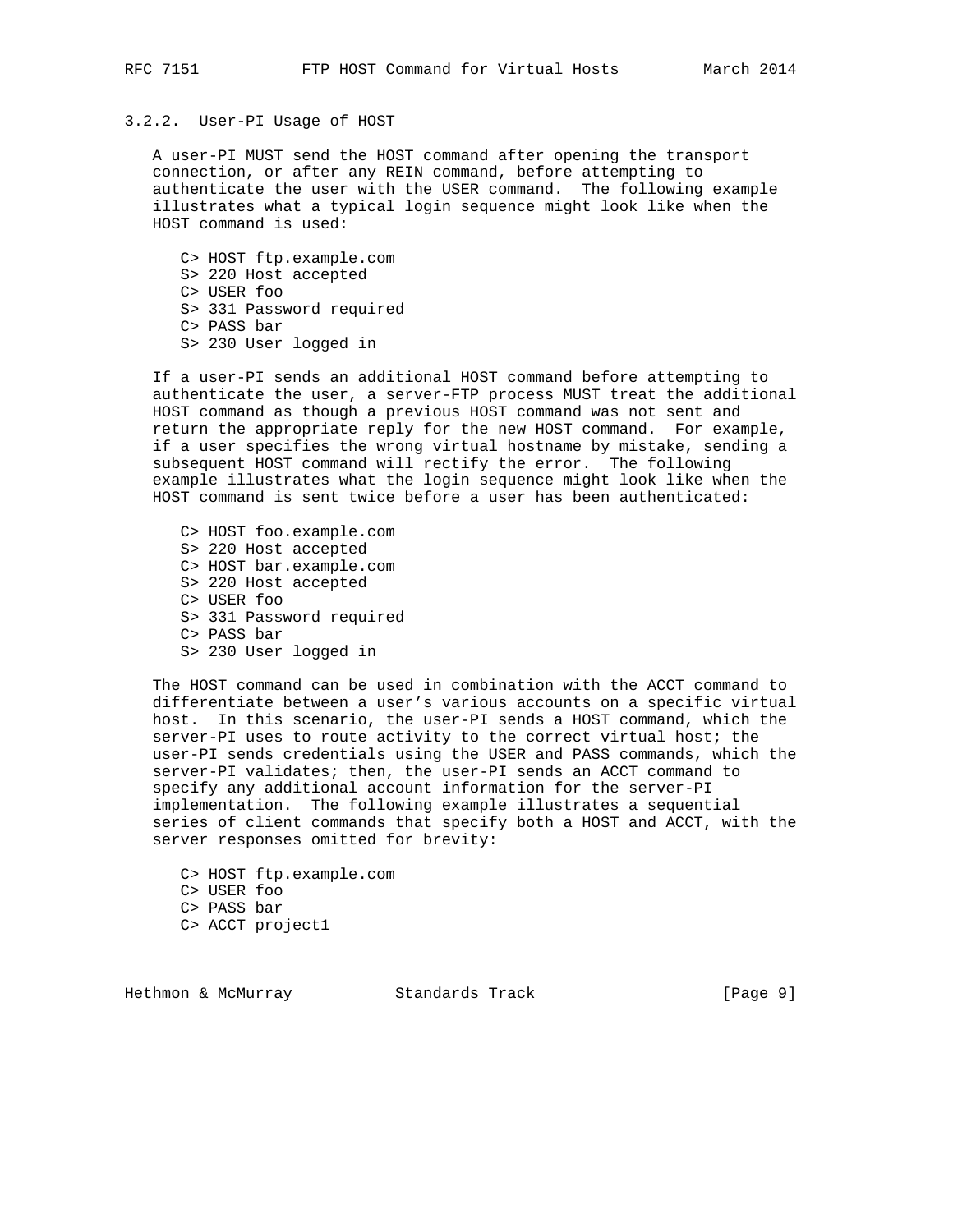This is also true when the HOST command is used with the AUTH and ADAT commands that are discussed in [RFC2228] and [RFC4217]. In this scenario, the user-PI sends a HOST command, which the server-PI uses to route activity to the correct virtual host; then, the user-PI uses the AUTH and ADAT commands to negotiate the security mechanism and relevant authentication token(s) with the server-PI; then, the user-PI sends user credentials using the USER and PASS commands, which the server-PI validates, after which the user-PI MAY send an ACCT command to specify any additional account information for the server-PI implementation. The following example illustrates a sequential series of client commands that specify both HOST and ACCT commands when used in conjunction with the security commands that are discussed in [RFC2228] and [RFC4217], with the server responses omitted for brevity:

 C> HOST ftp.example.com C> AUTH <mechanism-name> C> ADAT <br/>base64data> C> USER foo C> PASS bar C> ACCT project1

 An exception to the above scenario would be when a user-PI is providing the hostname in the "server\_name" extension of a Transport Layer Security (TLS) extended client hello as discussed in [RFC6066]. When the user-PI specifies the hostname in the "server\_name" extension of a TLS extended client hello, the server-PI MUST verify that the hostname in the HOST command matches the value of the "server\_name" extension. The following example illustrates a sequential series of client commands that specify the HOST command when used in conjunction with the TLS extensions that are discussed in [RFC6066], with the server responses omitted for brevity:

 C> AUTH TLS C> HOST ftp.example.com C> USER foo C> PASS bar

 Additional security information about using the HOST command with the security extensions that are discussed in [RFC2228], [RFC4217], and [RFC6066] is provided in Section 4 of this document.

Hethmon & McMurray Standards Track [Page 10]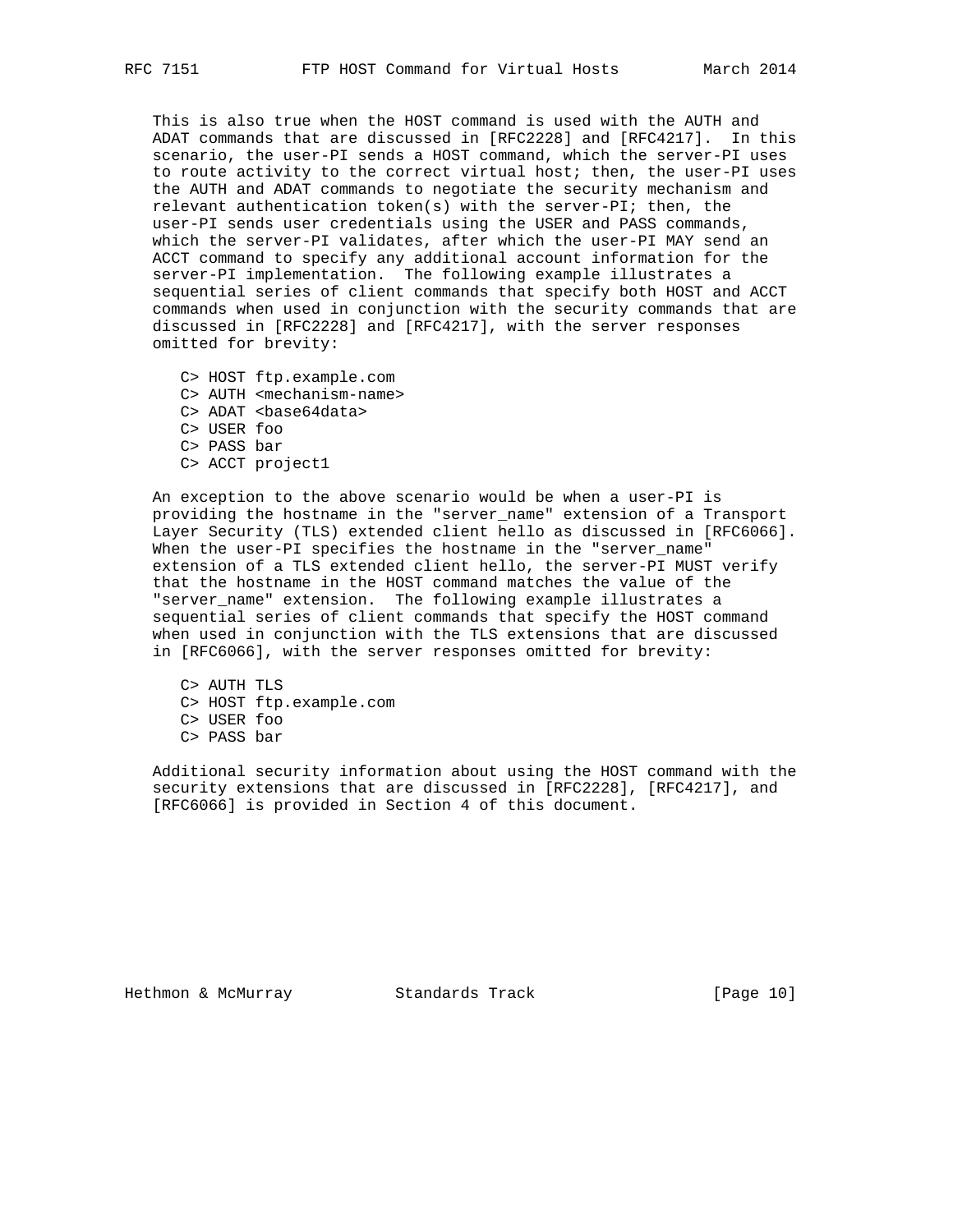## 3.2.3. State Diagrams

 The state diagrams in this section illustrate typical sequences for command and reply interchange between the user-PI and server-PI. These diagrams are modeled on the similar diagrams in Section 6 of [RFC959].

 In each diagram, the (B) "begin" state is assumed to occur after the transport connection has opened or after a REIN command has succeeded. Other commands (such as FEAT [RFC2389]) that require no authentication may have intervened.

 Additionally, a three-digit reply indicates a precise server reply code. A single digit on a reply path indicates any server reply that begins with that digit, except where a precise server reply code is defined on another path. For example, a single digit "5" will apply to "500", "501", "502", etc., when those reply codes are not expressly defined in the diagram. For each command, there are three possible outcomes: success (S), failure (F), or error (E). In the state diagrams below, we use the symbol "B" for "begin" and the symbol "W" for "wait for reply".

 For each of these diagrams, without any state transitions being shown, a REIN command will return the diagram from any wait state to the (B) "begin" state.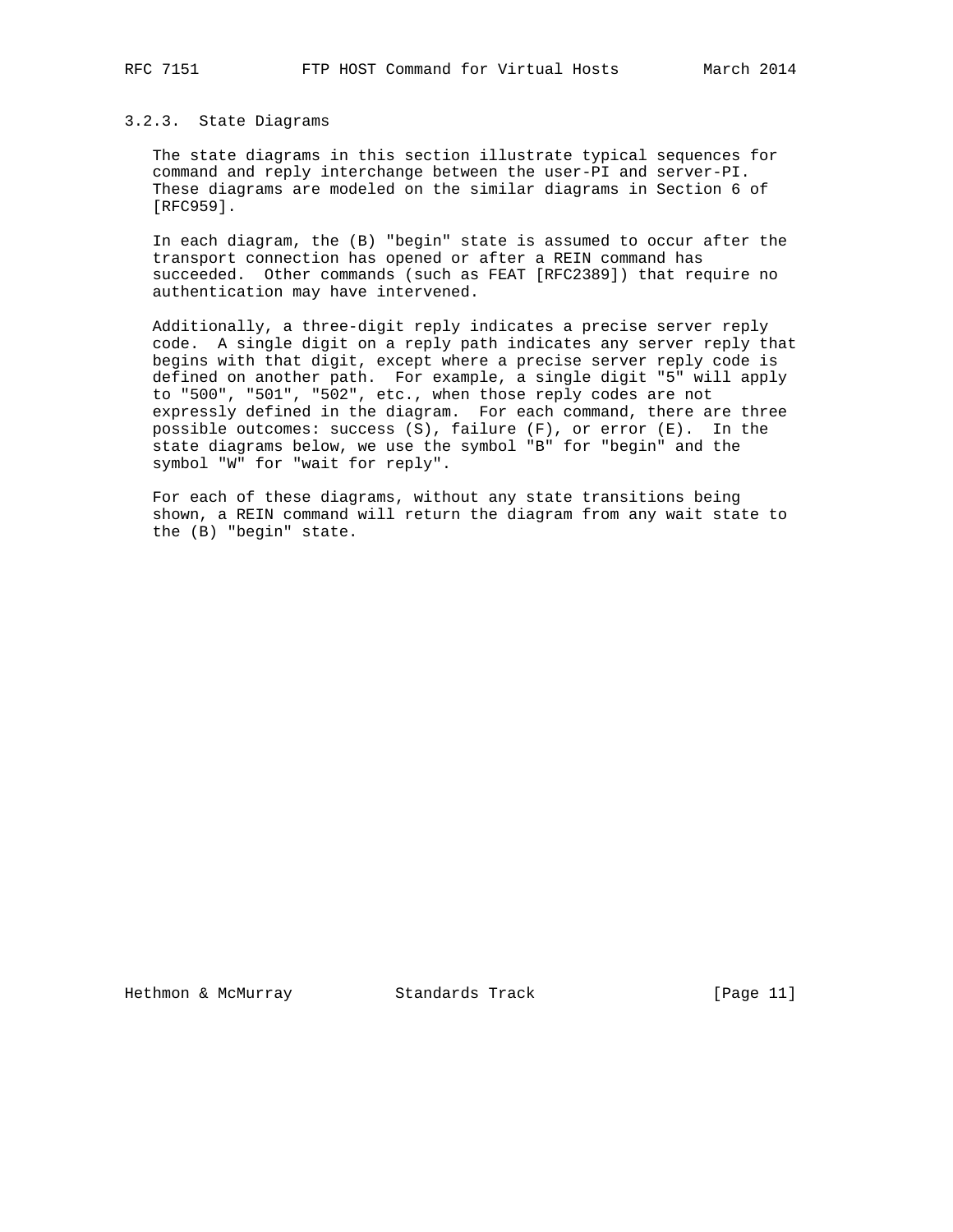The state diagram in Figure 1 shows a typical sequence of flow of control when HOST is used with USER and PASS to log in to a particular FTP virtual host.



Figure 1: Typical Login Sequence with HOST Command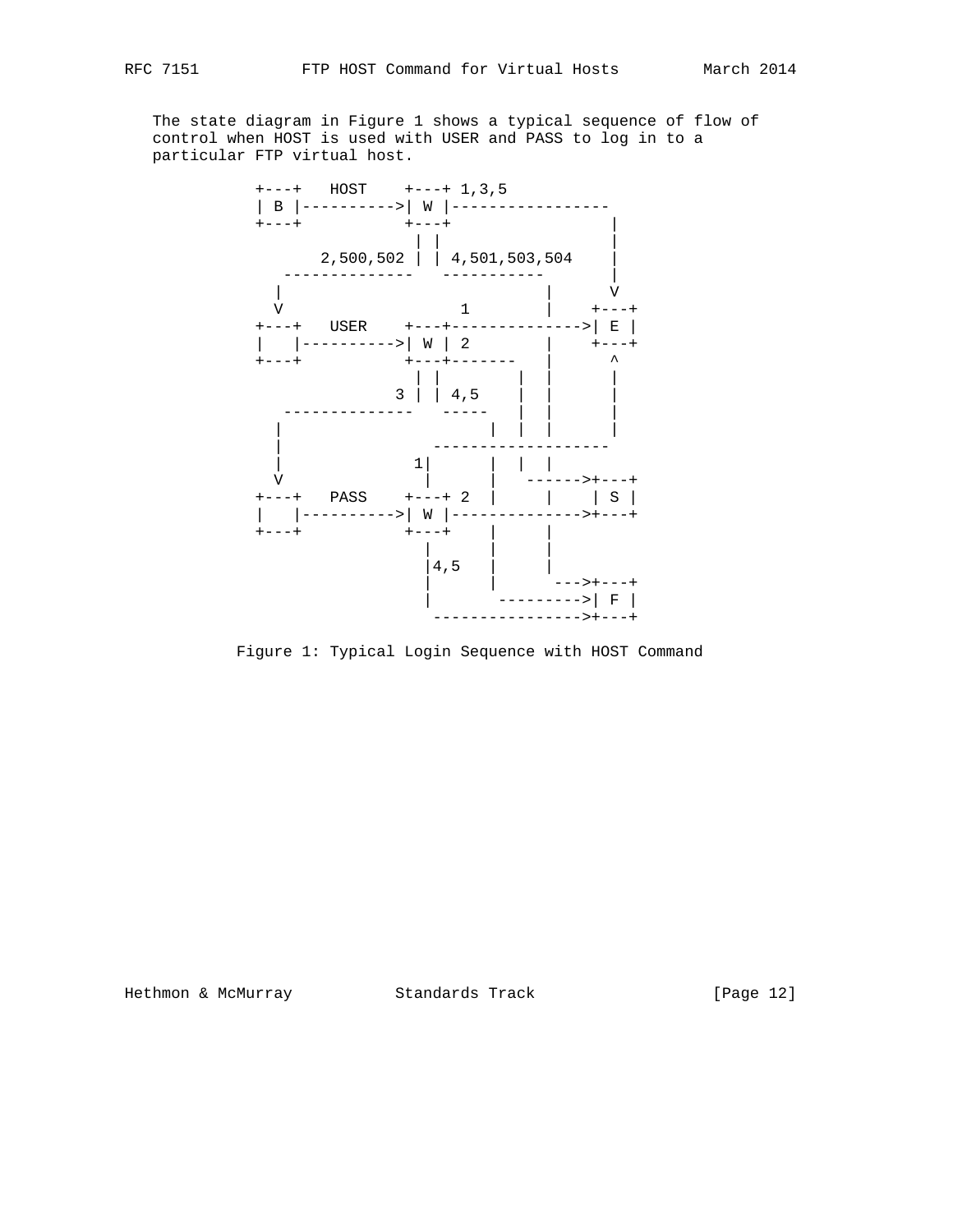After a user has logged in, an additional account may be required by the server and specified by the client by using the ACCT command. With this in mind, the state diagram in Figure 2 shows a typical sequence of flow of control when HOST is used with USER and PASS to log in to an FTP virtual host and ACCT is used to specify an account.



Figure 2: Login Sequence with HOST and ACCT Commands

 The state diagram in Figure 3 shows a typical sequence of flow of control when HOST is used with the AUTH and ADAT commands that are discussed in [RFC2228]. (NOTE: Section 4 provides additional information about using the HOST command with TLS.)

Hethmon & McMurray Standards Track [Page 13]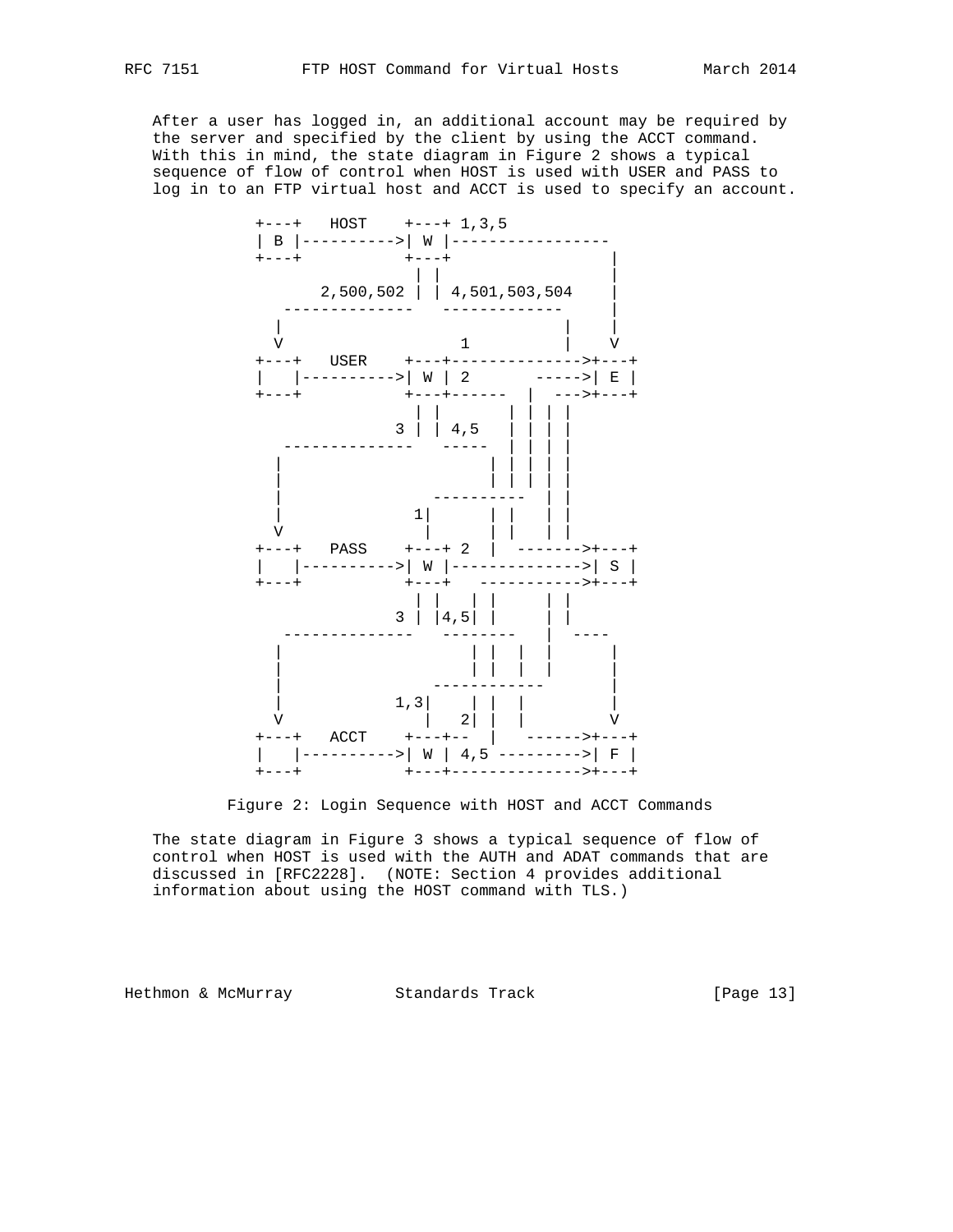

Figure 3: Login Sequence with HOST and AUTH/ADAT Commands

Hethmon & McMurray Standards Track

[Page 14]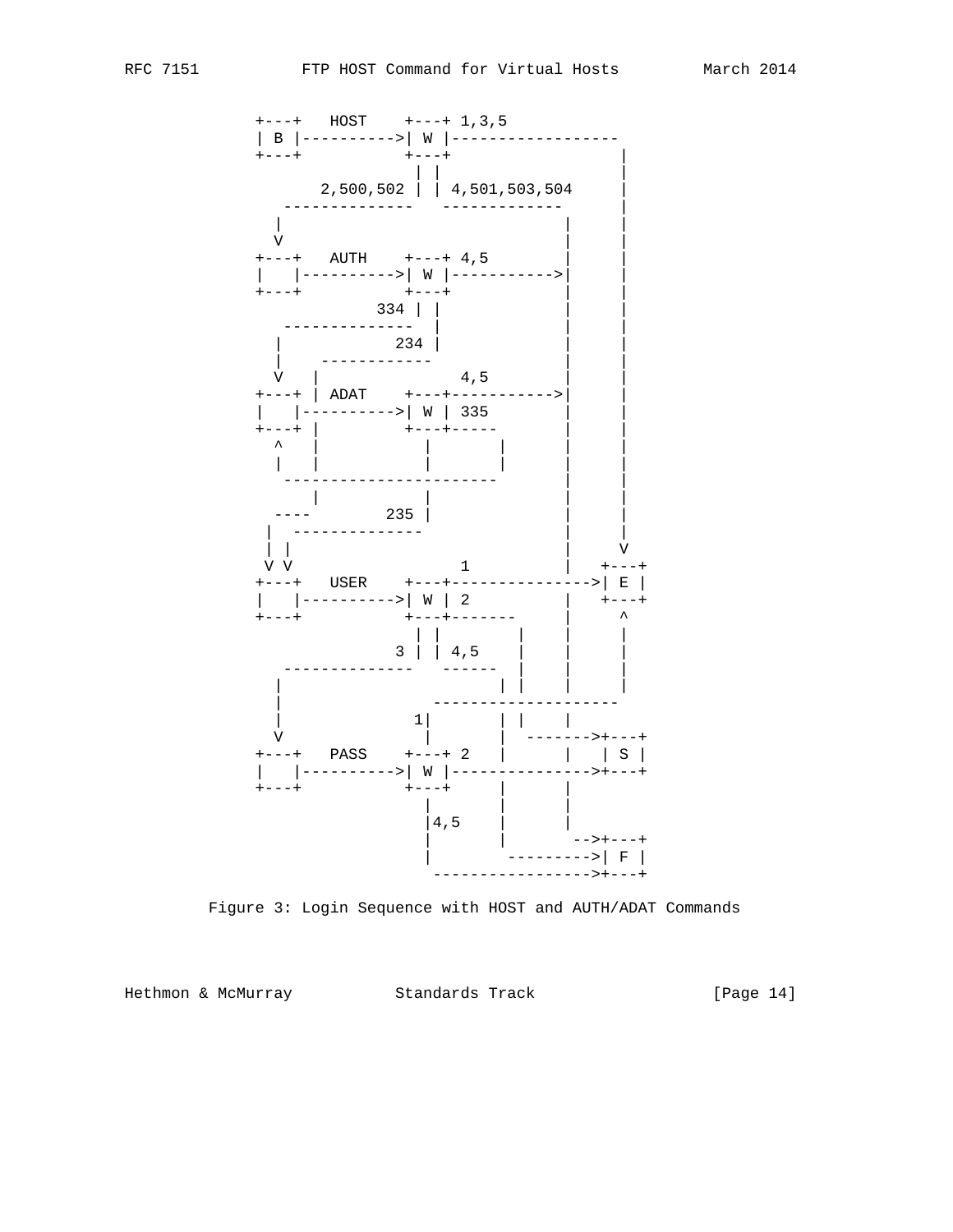After a user has logged in with the security commands that are discussed in [RFC2228], an additional account may be required by the server and specified by the client by using the ACCT command. The state diagram in Figure 4 shows a typical sequence of flow of control when HOST is used with the AUTH and ADAT commands to log in to an FTP virtual host and ACCT is used to specify an account.



Hethmon & McMurray Standards Track [Page 15]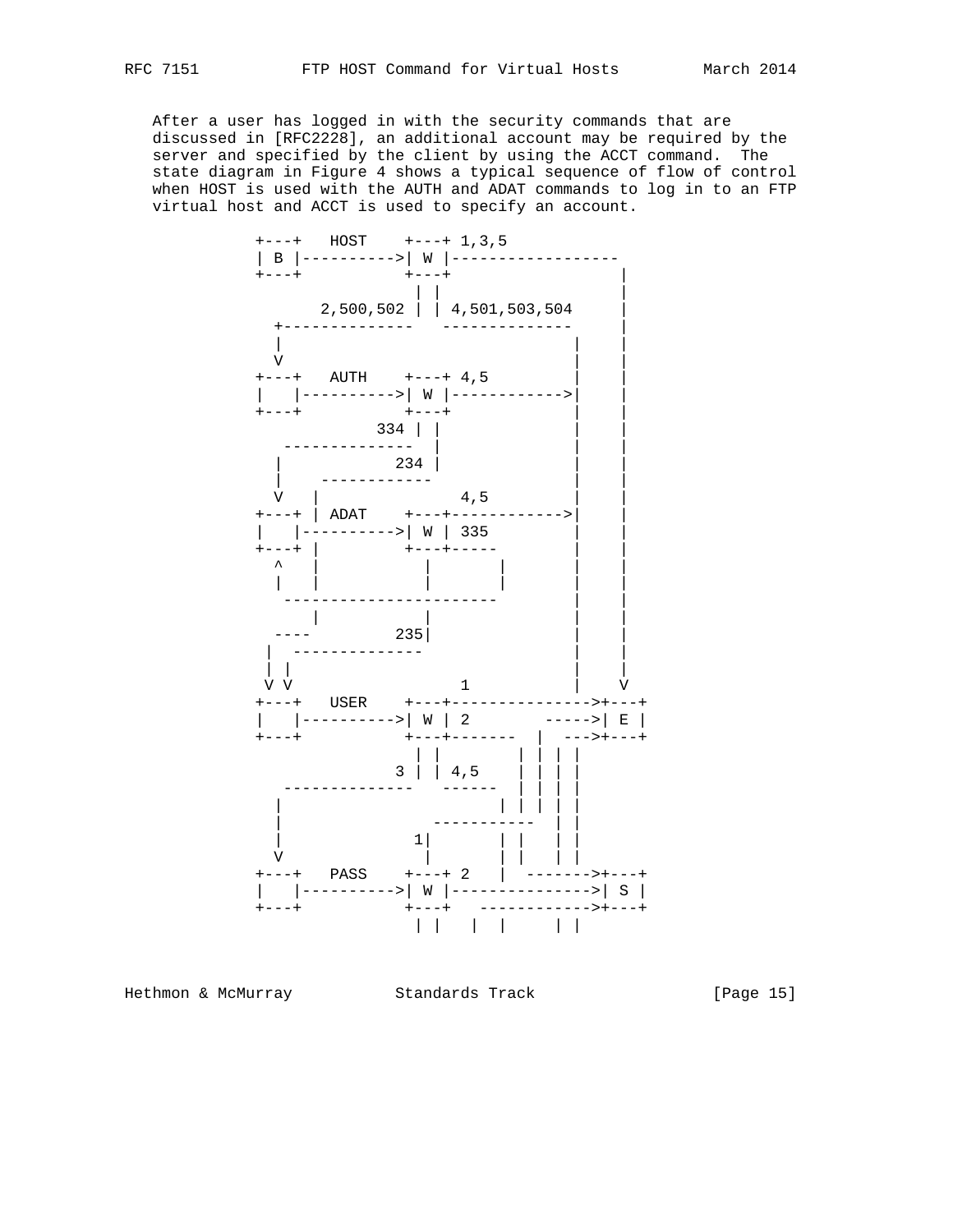

Figure 4: Login Sequence with HOST and AUTH/ADAT/ACCT Commands

#### 3.3. HOST Command Errors

 The server-PI SHOULD return a 500 or 502 reply if the HOST command is unrecognized or unimplemented, as specified in [RFC959]. For example, a server-PI that predates or otherwise does not conform to this specification would be expected to return a 500 or 502 reply.

 As discussed in Section 3 of this document, if a HOST command is sent after a user has been authenticated, the server MUST treat the situation as an invalid sequence of commands and return a 503 reply.

 A 501 reply SHOULD be sent if the hostname given is syntactically invalid, and a 504 reply SHOULD be sent if a syntactically valid hostname is not a valid virtual hostname for the server. In all such cases, the server-FTP process MUST do one of the following:

- a. Ignore the HOST command and act as if a HOST command had not been sent. A user-FTP process MAY then send a subsequent HOST command with a different hostname.
- b. Close the connection.

 A user-PI receiving a 500 or 502 reply to a HOST command SHOULD assume that the server-PI does not implement virtual servers by using the HOST command. The user-PI MAY then proceed to log in as if the HOST command had not been sent.

 A user-PI receiving an error reply that is different from the errors that have been described here SHOULD assume that the virtual HOST is unavailable and terminate communications.

 A server-PI that receives a USER command to begin the authentication sequence without having received a HOST command SHOULD NOT reject the USER command. Clients that conform to earlier FTP specifications do not send HOST commands. In this case, the server MAY act as if some default virtual host had been explicitly selected, or the server MAY

Hethmon & McMurray Standards Track [Page 16]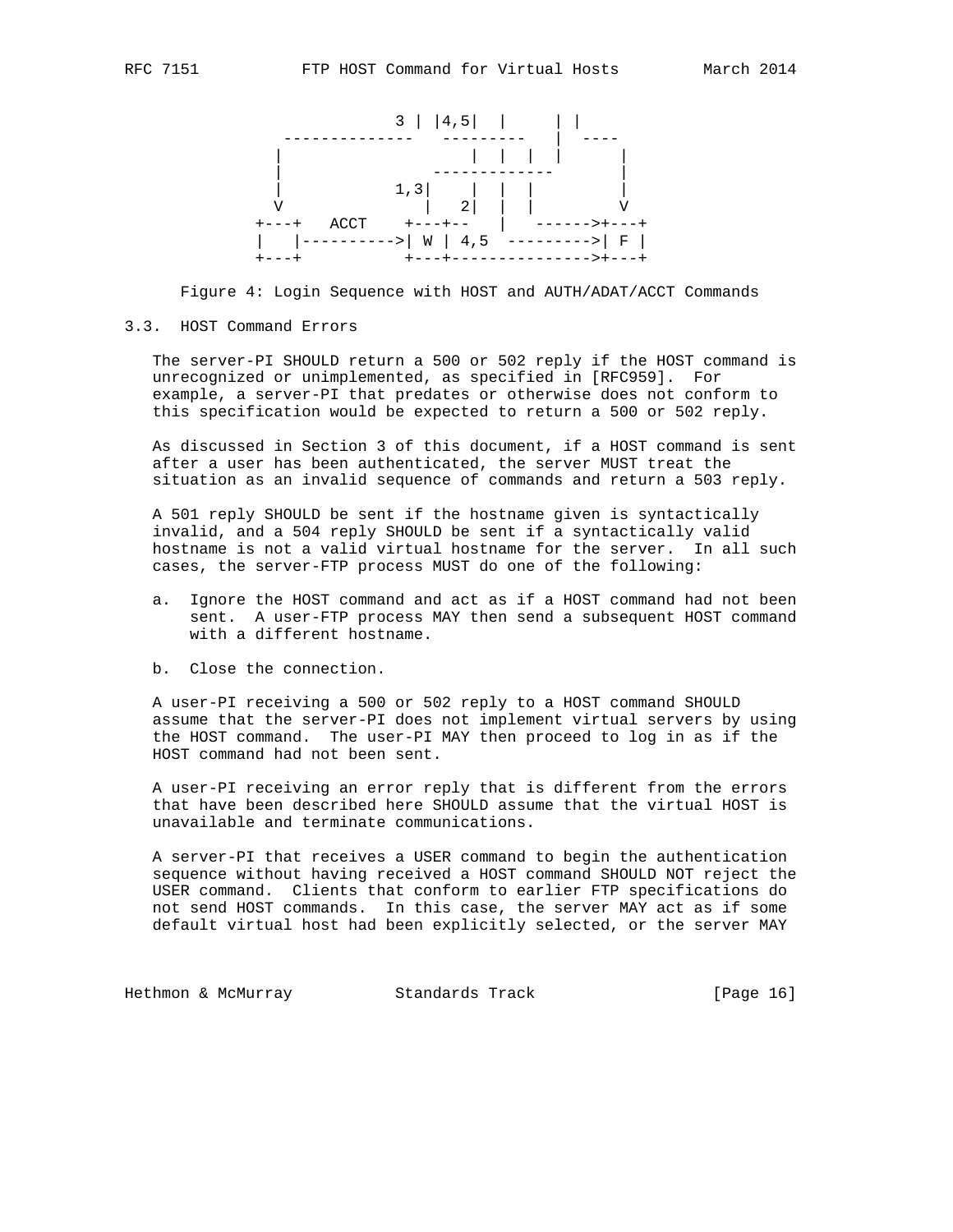enter an environment that is different from that of any supported virtual hosts, perhaps one in which a union of all available accounts exists and that presents an NVFS that appears to contain subdirectories that contain the NVFS for all supported virtual hosts.

### 3.4. FEAT Response for HOST Command

 When replying to the FEAT command [RFC2389], a server-FTP process that supports the HOST command MUST include a line containing the single word "HOST". This word is case insensitive, but it SHOULD be sent in upper case so as to maximize interoperability with disparate implementations. That is, the response SHOULD be:

 C> FEAT S> 211- <any descriptive text>  $S>$  ... S> HOST S> ... S> 211 End

 The ellipses indicate placeholders where other features may be included but are not required. The one-space indentation of the feature lines is mandatory [RFC2389].

4. Security Considerations

 As discussed in Section 3 of this document, a server implementation MUST treat an additional HOST command that was sent before a user has been authenticated as though a previous HOST command was not sent. In this situation, the server implementation MUST reset the authentication environment, as that would allow for segregation between the security environments for each virtual host on an FTP server. The implementation details for security environments may vary greatly based on the requirements of each server implementation and operating system, and those details are outside the scope of the protocol itself. For example, a virtual host "foo.example.com" on an FTP server might use a specific username and password list, while the virtual host "bar.example.com" on the same FTP server might use a different username and password list. In such a scenario, resetting the security environment is necessary for the virtual servers to appear to behave independently from a client perspective, while the actual server implementation details are irrelevant at the protocol level.

 Section 15.1.1 of [RFC4217] discusses the use of X.509 certificates for server authentication. Taking the information from that document into account, when securing FTP sessions with the security mechanisms that are defined in [RFC4217], client implementations SHOULD verify

Hethmon & McMurray Standards Track [Page 17]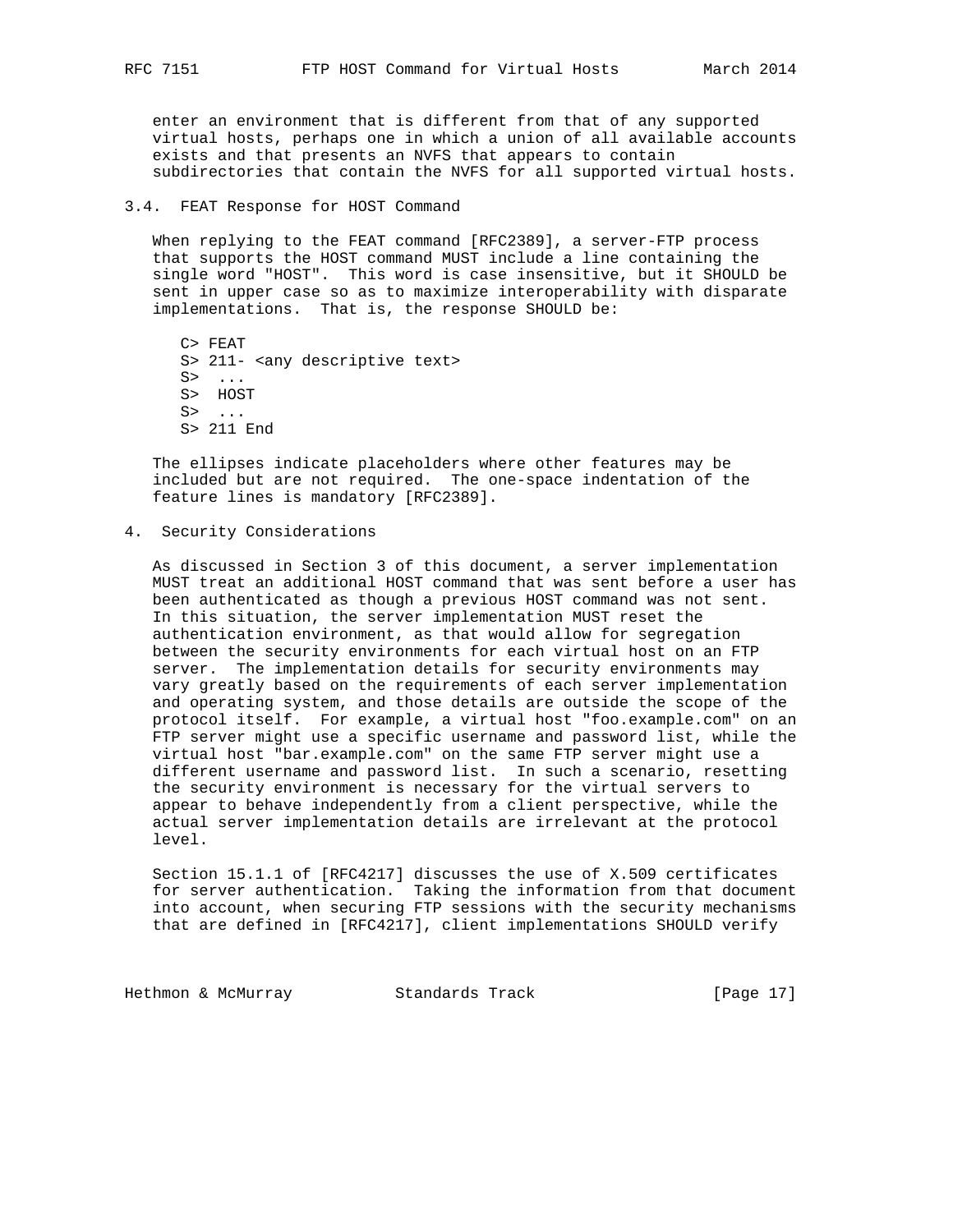that the hostname that they specify in the parameter for the HOST command matches the identity that is specified in the server's X.509 certificate in order to prevent man-in-the-middle attacks.

 When the HOST command is used in combination with the FTP security extensions that were introduced in [RFC2228] and [RFC4217], the HOST command SHOULD precede the security handshake when the user-PI is not providing the "server\_name" in the extended client hello as defined in [RFC6066]. This allows both user-FTP and server-FTP processes to map an FTP HOST with the correct server name in the server's certificate. If the HOST command is sent after the security handshake, then mapping an FTP HOST to the correct security certificate will not take place before the secure session is established.

 For example, if a server-FTP process has multiple virtual hosts defined and no hostname has been sent from a user-FTP process, the server-FTP process will be unable to route the connection to the correct virtual host when the connection is established. In this situation, the server-FTP process will be forced to choose a virtual host that will respond. When the user-PI attempts to negotiate a secure connection, the virtual host to which the connection was routed will respond with its server certificate during the security handshake. If the virtual host that was chosen by the server-FTP process does not match the virtual host to which the user-FTP process had intended to connect, the user-PI will be unable to verify the server's identity as presented in the server certificate message.

 However, if the user-PI is providing the "server\_name" in the extended client hello as defined in Section 3 of [RFC6066], the user-PI MAY provide the HOST command after the security handshake because the server will be able to route the connection to the correct virtual host based on the contents of the "server\_name" extension and the client will be able to verify the server's identity as presented in the corresponding server certificate message. However, the server-PI MUST verify that the name in the HOST command matches the "server\_name" that is provided in the extended client hello.

 In general, client implementations SHOULD protect user credentials by using the FTP security extensions that were introduced in [RFC2228] and [RFC4217]; a detailed discussion for securing FTP sessions can be found in those documents, and a general discussion of security issues related to FTP can be found in [RFC2577].

Hethmon & McMurray Standards Track [Page 18]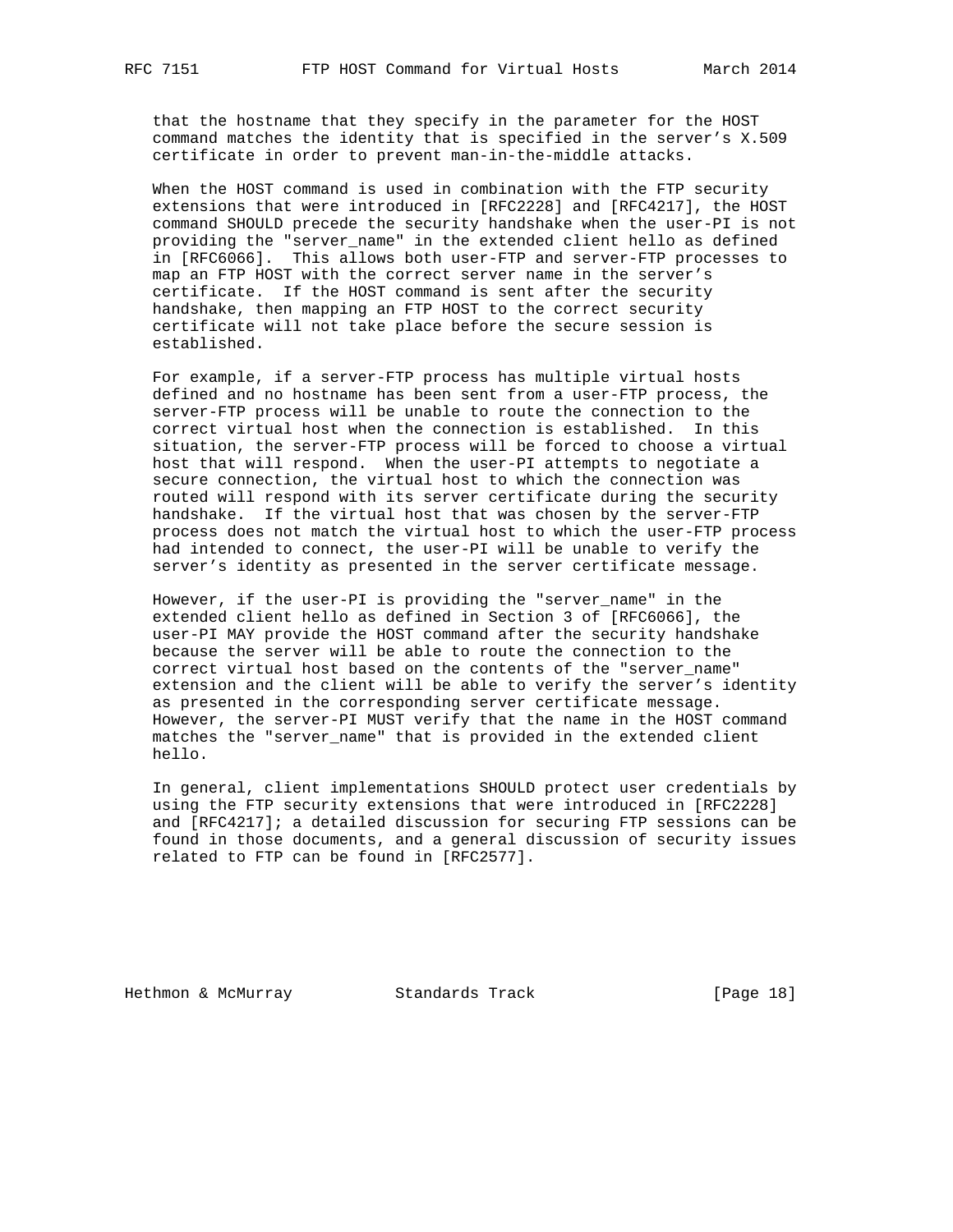## 5. IANA Considerations

 IANA has registered the following FTP extension according to the procedure established by [RFC5797]:

| cmd         | FEAT<br>Code |          |                |     | description   type   conf   RFC#s/References and<br>Notes |
|-------------|--------------|----------|----------------|-----|-----------------------------------------------------------|
| HOST   HOST |              | Hostname | $\overline{a}$ | - 0 | RFC 7151                                                  |

# 6. References

- 6.1. Normative References
	- [RFC959] Postel, J. and J. Reynolds, "File Transfer Protocol (FTP)", STD 9, RFC 959, October 1985.
	- [RFC1034] Mockapetris, P., "Domain Names Concepts and Facilities", STD 13, RFC 1034, November 1987.
	- [RFC1035] Mockapetris, P., "Domain Names Implementation and Specification", STD 13, RFC 1035, November 1987.
	- [RFC1123] Braden, R., "Requirements for Internet Hosts Application and Support", STD 3, RFC 1123, October 1989.
	- [RFC2119] Bradner, S., "Key words for use in RFCs to Indicate Requirement Levels", BCP 14, RFC 2119, March 1997.
	- [RFC2228] Horowitz, M. and S. Lunt, "FTP Security Extensions", RFC 2228, October 1997.
	- [RFC2389] Hethmon, P. and R. Elz, "Feature negotiation mechanism for the File Transfer Protocol", RFC 2389, August 1998.
	- [RFC2640] Curtin, B., "Internationalization of the File Transfer Protocol", RFC 2640, July 1999.
	- [RFC3986] Berners-Lee, T., Fielding, R., and L. Masinter, "Uniform Resource Identifier (URI): Generic Syntax", STD 66, RFC 3986, January 2005.
	- [RFC4217] Ford-Hutchinson, P., "Securing FTP with TLS", RFC 4217, October 2005.

Hethmon & McMurray Standards Track [Page 19]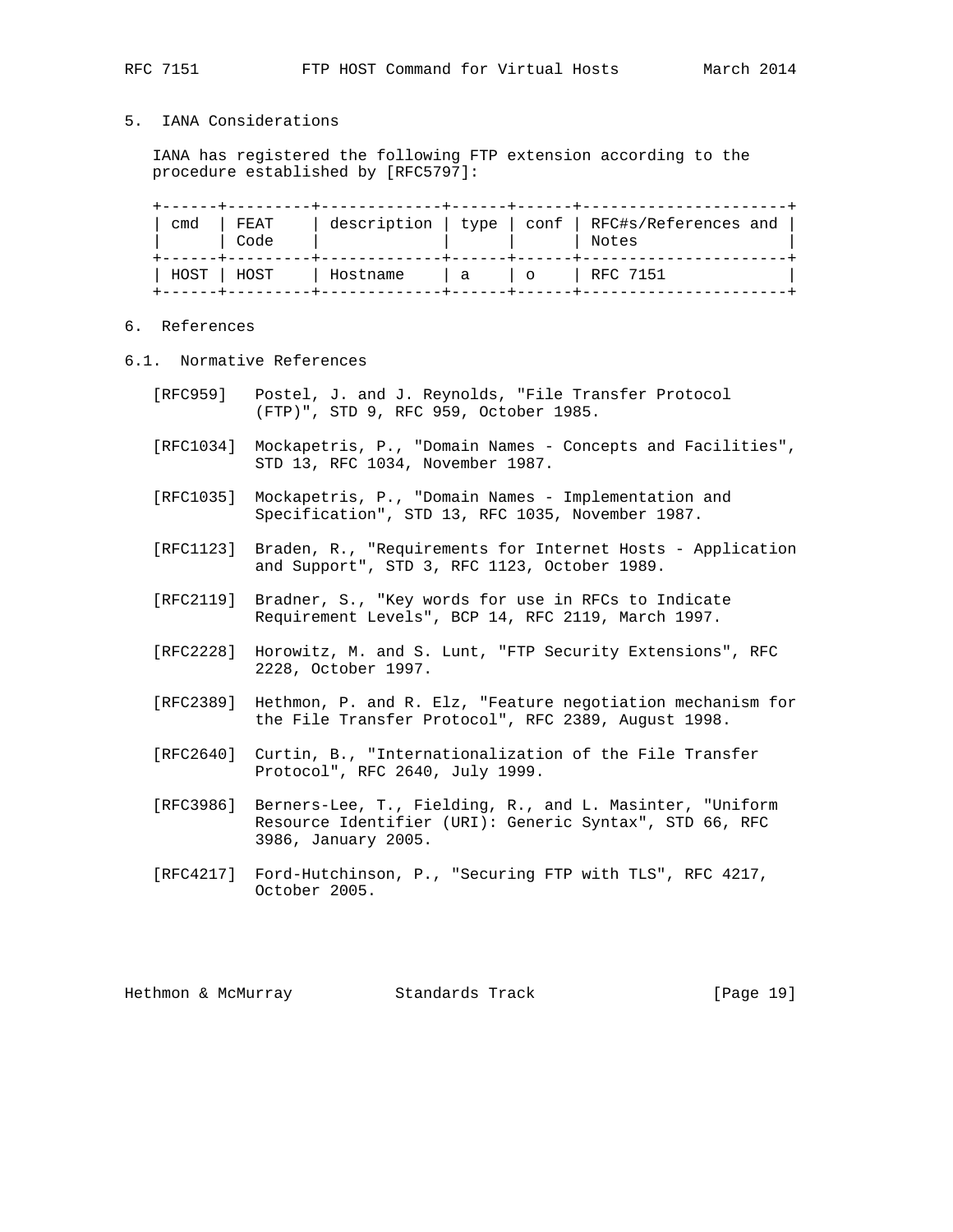- [RFC5234] Crocker, D. and P. Overell, "Augmented BNF for Syntax Specifications: ABNF", STD 68, RFC 5234, January 2008.
- [RFC5890] Klensin, J., "Internationalized Domain Names for Applications (IDNA): Definitions and Document Framework", RFC 5890, August 2010.
- [RFC6066] Eastlake, D., "Transport Layer Security (TLS) Extensions: Extension Definitions", RFC 6066, January 2011.
- 6.2. Informative References
	- [RFC1945] Berners-Lee, T., Fielding, R., and H. Nielsen, "Hypertext Transfer Protocol -- HTTP/1.0", RFC 1945, May 1996.
	- [RFC2577] Allman, M. and S. Ostermann, "FTP Security Considerations", RFC 2577, May 1999.
	- [RFC2616] Fielding, R., Gettys, J., Mogul, J., Frystyk, H., Masinter, L., Leach, P., and T. Berners-Lee, "Hypertext Transfer Protocol -- HTTP/1.1", RFC 2616, June 1999.
	- [RFC3875] Robinson, D. and K. Coar, "The Common Gateway Interface (CGI) Version 1.1", RFC 3875, October 2004.
	- [RFC5797] Klensin, J. and A. Hoenes, "FTP Command and Extension Registry", RFC 5797, March 2010.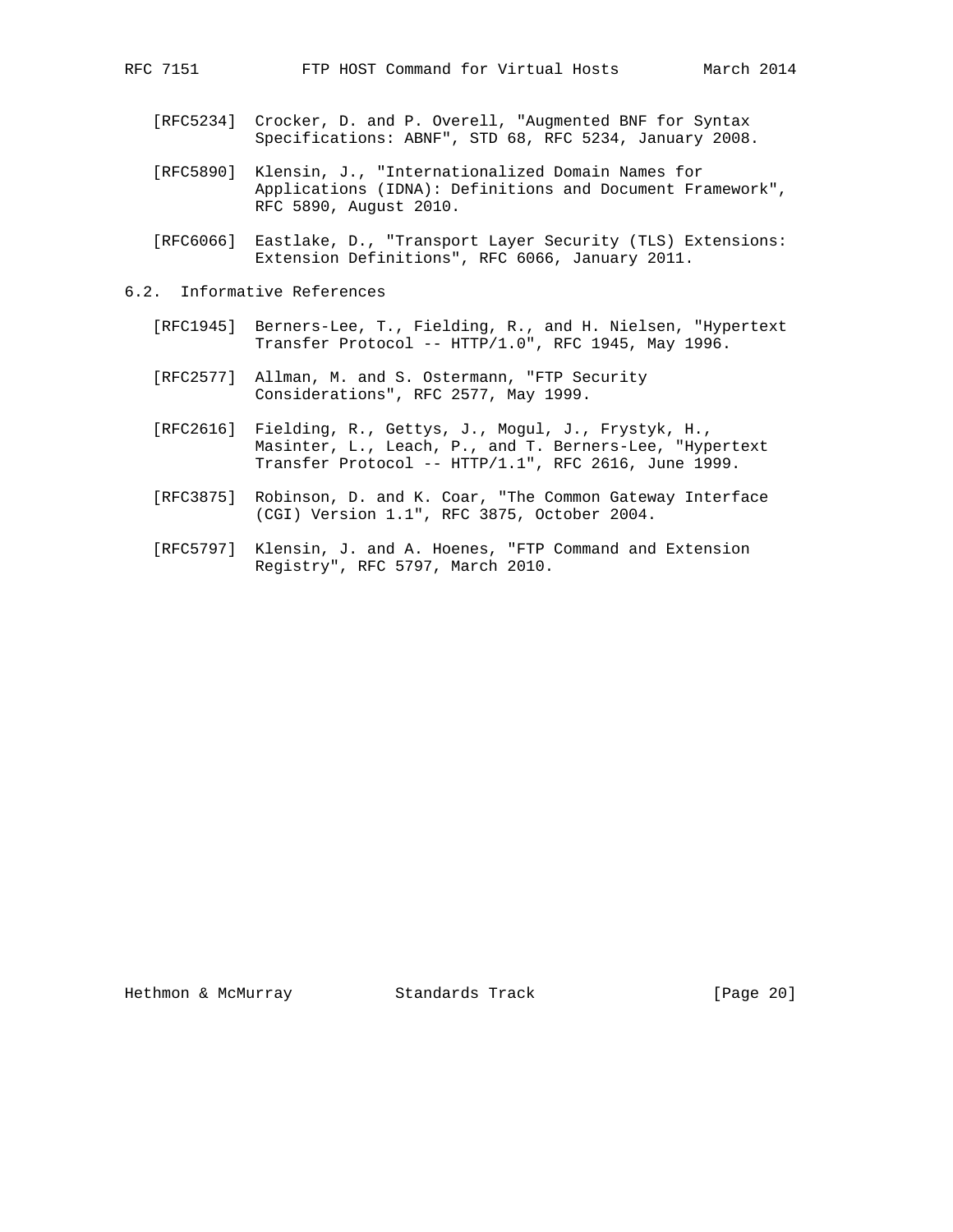Appendix A. Unworkable Alternatives

 Due to the level of scope for adding a new command to FTP, a brief discussion of suggested alternatives to a HOST command and their respective limitations is warranted. The suggested alternatives that are discussed in this appendix have been proposed in the past, but each of these ideas was deemed insufficient for the reasons listed within each section of this appendix.

A.1. Overloading the CWD Command

 One suggested method to emulate a form of virtual hosts would be for the client to simply send a CWD command after connecting, using the virtual hostname as the argument to the CWD command. This would allow the server-FTP process to implement the file stores of the virtual hosts as subdirectories in its NVFS. This suggestion is simple in concept, and most server-FTP implementations support this without requiring any code changes. While this method is simple to describe and implement, it suffers from several drawbacks:

- a. The CWD command is available only after the user-PI has authenticated itself to the server-FTP process. Thus, all virtual hosts would be required to share a common authentication scheme if they used this method.
- b. To make the virtual host truly transparent, either the server-FTP process needs to be modified to include information that shows the special nature of this first CWD command (negating most of the advantage of this scheme), or all users must see the same identical NVFS view upon connecting (they must connect in the same initial directory), or the NVFS must implement the full set of virtual host directories at each possible initial directory for any possible user.
- c. Unless the server is specially modified, a user connecting this way to a virtual host would be able to easily move to any other virtual host supported at the same server-FTP process, exposing the nature of the virtual host.

A.2. Overloading the ACCT Command

 Another suggested method would be to simply overload the ACCT command for FTP virtual hosts, but this proposal is unacceptable for several reasons with regard to when the ACCT command is sent during the request flow. Sections 5.4 and 6 of [RFC959] document the request flow for a login sequence as USER -> PASS -> ACCT. This flow of commands may be acceptable when you are considering a single user

Hethmon & McMurray Standards Track [Page 21]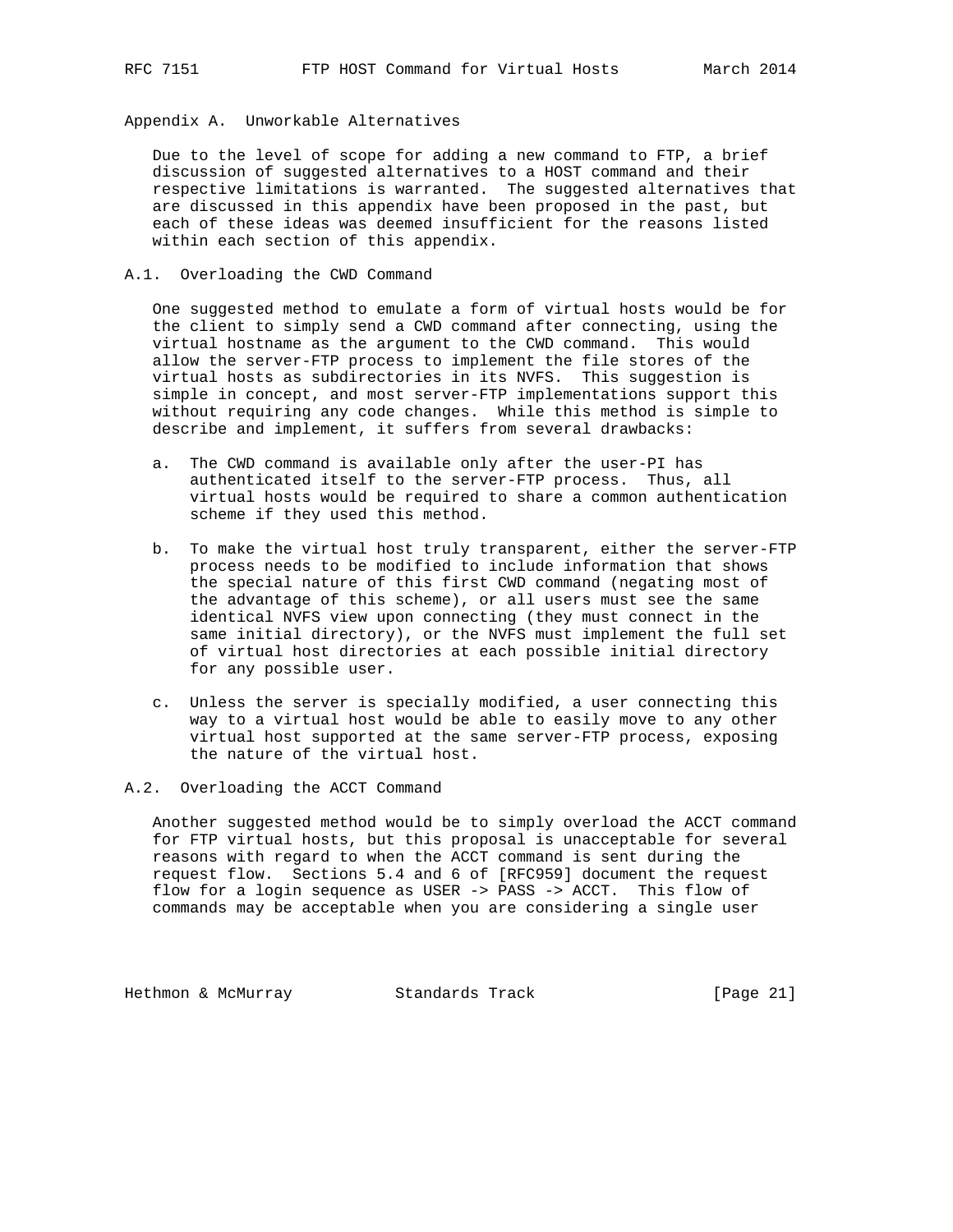having multiple accounts on an FTP server, but it fails to differentiate between virtual hosts when you consider the following two issues:

- a. The first problem with overloading the ACCT command is certificate negotiation when using the FTP security extensions that are documented in [RFC2228] and [RFC4217]. In order to safeguard user credentials, negotiation of the security mechanism and certificate must occur before login credentials are sent by the client. The problem with using the ACCT command in this scenario is that there is no way of ensuring that the certificate matches the correct virtual host before the user credentials are sent.
- b. The second problem with overloading the ACCT command is how user credentials are implemented for FTP virtual hosts. FTP server implementations may allow the use of custom user credentials on a per-virtual-host basis. For example, in one particular implementation the virtual host negotiation occurs, and then the user credentials are looked up using the account mechanism that is specific to that virtual host. So once again the virtual host negotiation must take place before the user credentials are sent.
- A.3. Overloading the USER Command

 An additional suggestion would be to overload well-known syntax through the existing USER command, as illustrated in the following example:

 C> USER foo@example.com S> 331 Password required C> PASS bar S> 230 User logged in

 In this example, the user "foo" might be attempting to log on to the virtual host "example.com" on an FTP server. This suggestion may seem plausible at first, but it introduces several implementation problems. For example:

 a. Some network environments already use the "username@hostname" syntax for network credentials, where the "hostname" portion refers to the location of the user's credentials within the network hierarchy. Using the "foo@example.com" syntax, it becomes difficult to differentiate between the user "foo" logging into a virtual host that is named "example.com" on an FTP server versus the user "foo@example.com" logging into an FTP server with no specified virtual host.

Hethmon & McMurray Standards Track [Page 22]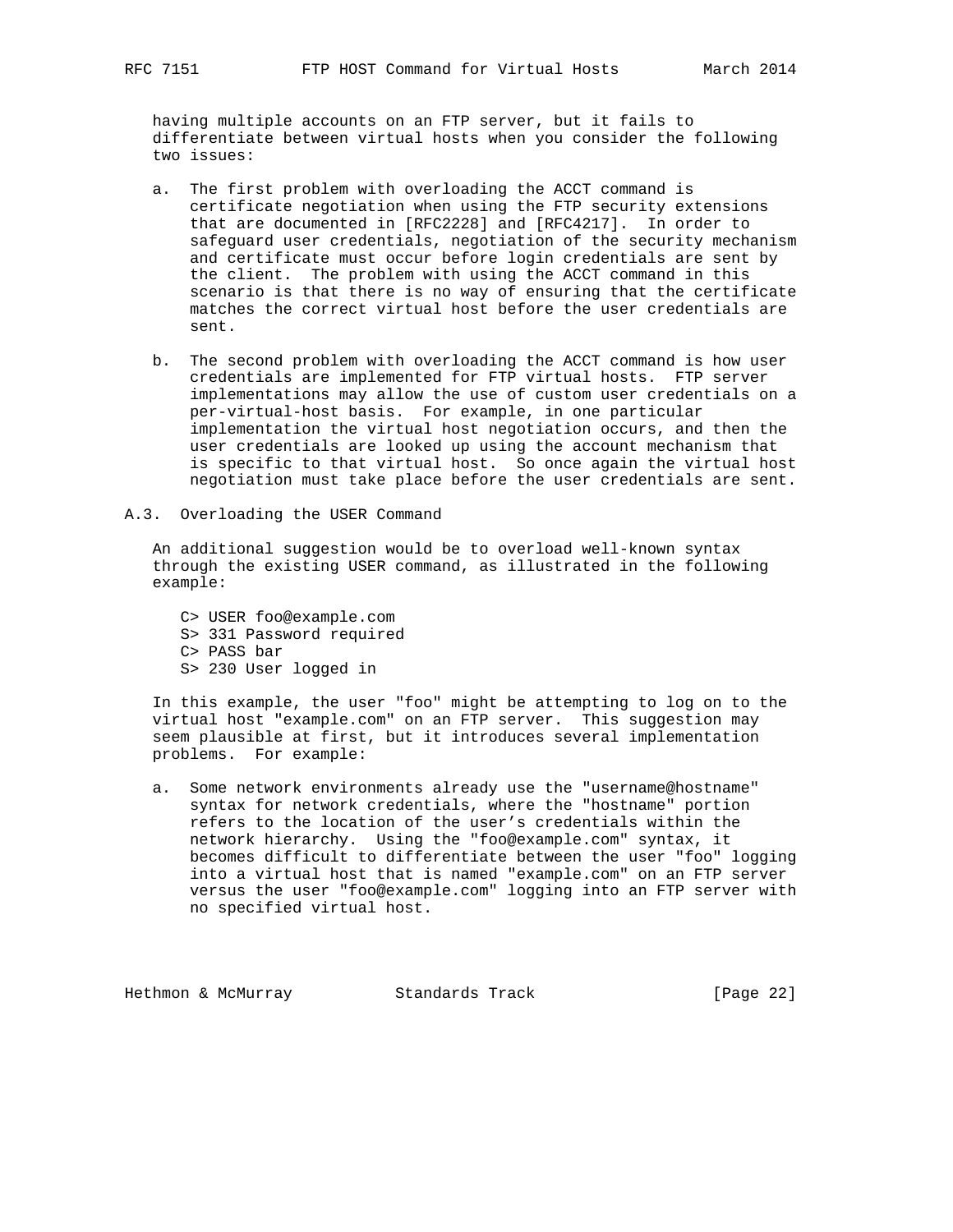b. When using the FTP security extensions that are documented in [RFC2228] and [RFC4217], negotiation of the security mechanism and certificate must occur before login credentials are sent by the client. More specifically, the AUTH/ADAT commands must be sent before the USER command in order to safeguard user credentials. If you overload the USER command, there is no way of ensuring that the certificate matches the correct virtual host before the user credentials are sent by the client.

### A.4. Conclusion

 After examining the above alternatives, and in order to obtain an adequate emulation of "real" FTP servers, it was concluded that supporting virtual hosts will require both client and server modifications. Therefore, a new FTP command seems the most likely solution to provide the required level of support.

Appendix B. Acknowledgements

 Robert Elz and Paul Hethmon provided a detailed discussion of the HOST command in their Internet-Draft titled "Extensions to FTP" as part of their work with the FTPEXT Working Group of the IETF. Their work formed the basis for much of this document, and their help has been greatly appreciated. They would also like to credit Bernhard Rosenkraenzer for having first suggested and described the HOST command.

 Several people have provided a wealth of constructive feedback about earlier versions of this document that has helped to shape its development; many of their suggestions have been incorporated, and their contributions are gratefully acknowledged. There are far too many to mention here, but the authors of this document would like to specifically thank Alexey Melnikov, Alfred Hoenes, John Klensin, Joe Touch, Paul Ford-Hutchinson, Daniel Stenberg, Mykyta Yevstifeyev, Alec Rowell, Jaroslav Dunajsky, Wade Hilmo, Anthony Bryan, and Barry Leiba for their assistance.

Hethmon & McMurray Standards Track [Page 23]